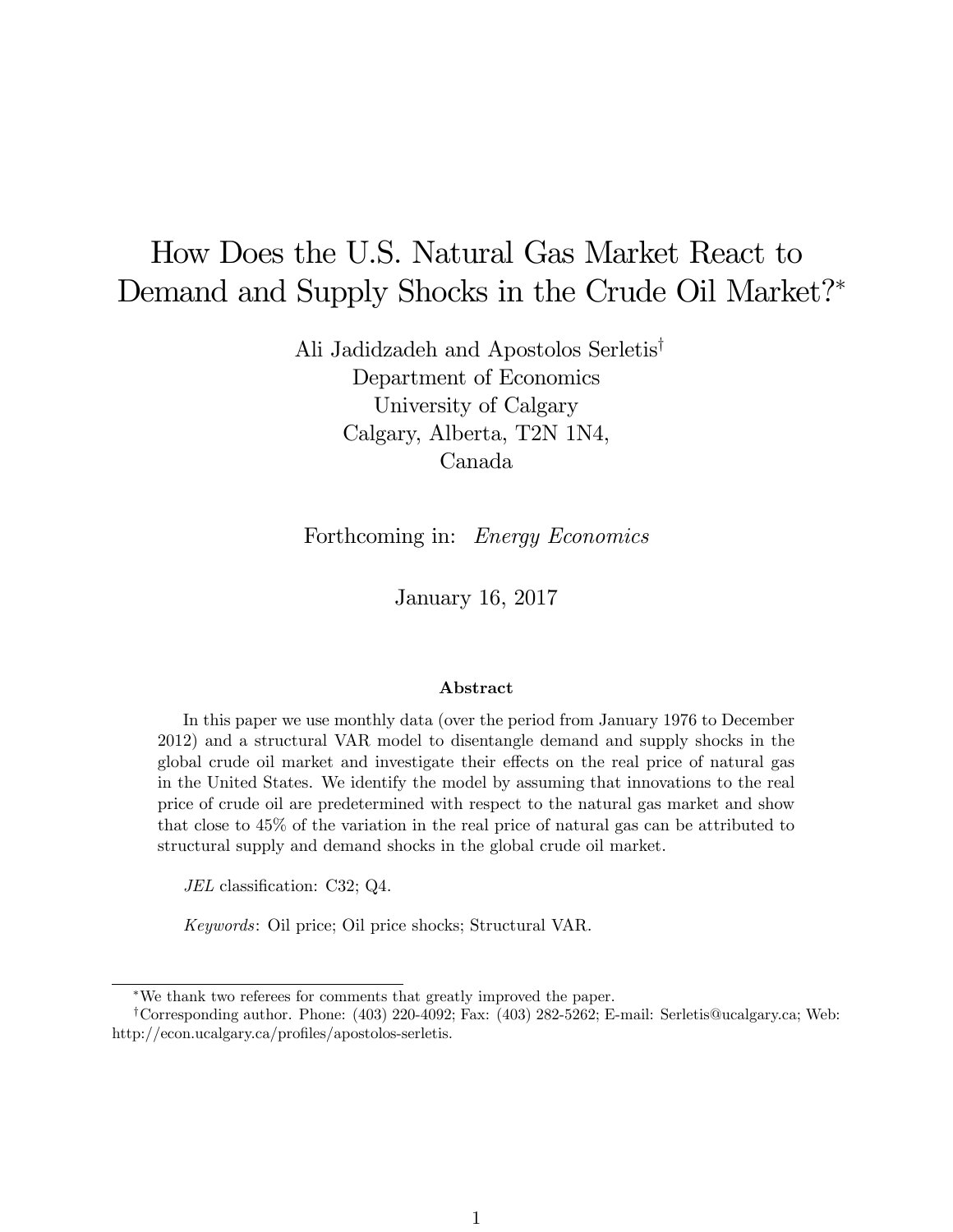### 1 Introduction

We answer two questions in this paper. Do natural gas prices in the United States react to crude oil price shocks? Does the response depend on the source of the shock in the crude oil market? Economic theory suggests that crude oil prices and natural gas prices are linked through both demand and supply. With regards to demand, crude oil is not consumed directly, but is used as a factor of production in the refining industry in the production of gasoline, diesel, heating oil, and jet fuel. However, there are interactions between the crude oil market and the natural gas market, because natural gas competes with heating oil in the residential and commercial heating markets and is also used interchangeably with residual and distillate fuels in the industrial and electricity generation sectors. For example, Hartley et al. (2008) attribute the increased demand for natural gas to the installation of advanced combined cycle gas turbine power plants. With regards to supply, the relationship between the crude oil and natural gas markets is more complicated, because natural gas is found in two basic forms — associated natural gas and non-associated natural gas. The former is a coproduct of crude as it occurs in crude oil reservoirs whereas the latter is not in contact with crude oil. Although associated natural gas accounts for a small fraction of natural gas production in the United States, the liquefaction of natural gas makes possible the storage and delivery of natural gas from remote producing areas, with oil-indexed prices and long-term contracts, to large consuming areas. These factors including recent technological innovations in horizontal drilling and hydraulic fracturing have increased the production of shale gas suggest that crude oil and natural gas prices are related. For example, as can be seen in Figure 1, crude oil and natural gas prices in the United States (from the US Department of Energy) in general move together over time, but they decouple episodically in response to deregulation, technological change, and major policy changes.

Over the years, a large number of studies have sought to investigate whether the price of crude oil is an important determinant of the natural gas price. See, for example, Pindyck (2003), Serletis and Rangel-Ruiz (2004), Panagioditis and Rutledge (2004), and Brown and Yücel (2008), among others. Most of this literature employs time series models, specifically cointegration models and tests, to examine the long run equilibrium relationship between crude oil and natural gas prices. Among those, some studies such as Yucel and Guo (1994), Pindyck (2003), Brown and Yücel (2008), and Asche *et al.* (2006) show that the relationship between the oil price and the natural gas price is stable and asymmetric in a way that the oil price predominantly drives the natural gas price, but not the other way around. In contrast, other studies Önd that there is no relationship, or a very weak relationship between the two prices. For example Serletis and Rangel-Ruiz (2004) suggest that because of oil and gas deregulation in the United States, West Texas Intermediate (WTI) crude oil prices and Henry Hub natural gas prices do not have shared stochastic trends. Similarly, Bachmeier and Griffin (2006) conclude that, in the very long run, there is no relationship between the prices of primary energy goods, including crude oil and natural gas.

In this paper we build on Kilian (2009) and Kilian and Park (2009) and estimate the global crude oil market model of Kilian (2009), augmented with the real price of natural gas, in order to investigate the relationship between crude oil and natural gas prices. In doing so, we depart from the earlier literature that mostly treats the price of oil as exogenous and does not identify the causes underlying oil price shocks. We follow Kilian (2009) and Kilian and Park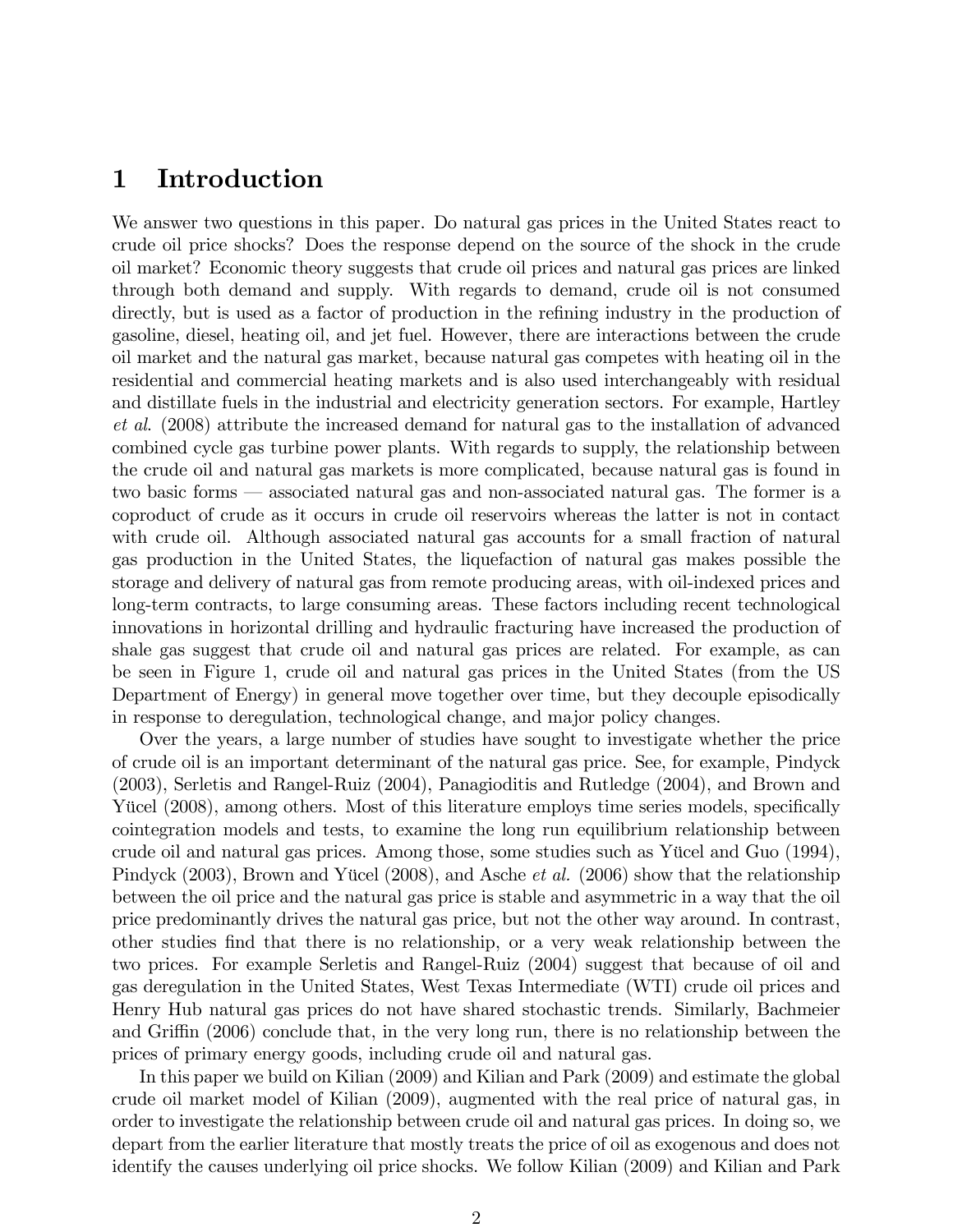(2009) and treat the price of crude oil as endogenous and disentangle the causes underlying oil price shocks. In particular, we model changes in the real price of crude oil as arising from three different sources: shocks to the global supply of crude oil, shocks to the global demand for all industrial commodities (including crude oil) that are driven by the global business cycle, and oil-market specific demand shocks (also referred to as precautionary demand shocks). We augment Kilianís (2009) structural Vector AutoRegressive (VAR) model to include the real price of natural gas, and investigate the response of the real price of natural gas to structural shocks in the crude oil market. More specifically, we incorporate the price of natural gas into Kilianís (2009) structural VAR model. Kilian (2009) shows how we can decompose the price of oil into structural shocks, and in this study we investigate the impact of those shocks on natural gas prices.

We show (using monthly data over the period from 1976:1 to 2012:12) that in the long run, an average of 45% of the variability of the real natural gas price in the United States can be attributed to structural shocks that drive the global crude oil market, suggesting that crude oil market fundamentals are an important determinant of natural gas prices. In particular, we show that oil supply shocks, shocks to the global demand for all industrial commodities that are driven by the global business cycle, and oil-market specific demand shocks (also referred to as precautionary demand shocks) have made big contributions to the real price of natural gas in the United States, as they account for about 45% of the long run variability of the real price of natural gas. We show that the responses of the real price of natural gas vary depending on the cause of the oil price shock, with aggregate demand shocks and precautionary demand shock accounting for most of the variation. We also show that shocks in the natural gas market (such as supply disruptions, weather conditions, deregulation, and major policy changes) account for about 55% of the long run variability of the real price of natural gas, thus causing episodic decoupling of the real price of natural gas from the real price of crude oil.

The paper is organized as follows. Section 2 discusses the data and provides some graphical representations. Sections 3 and 4 describe the empirical method and present the results. Section 5 addresses robustness issues, and the final section concludes the paper.

#### 2 Data

We consider a structural VAR model based on monthly time series data for the United States, over the period from 1976:1 to 2012:12 (a total of 444 observations), for  $z_t =$  $(\Delta prod_t,rea_t, rpo_t, rpg_t)'$ , where  $\Delta prod_t$  is the percent change in global crude oil production,  $rea_t$  is a measure of real economic activity,  $rpo_t$  is the real price of oil, and  $rpg_t$  is the real price of natural gas.

Regarding the percent change in global crude oil production,  $\Delta prod_t$ , we use the oil production data from the U.S. Department of Energy to compute the log differences of world crude oil production in millions of barrels pumped per day (and averaged by month). We use Kilian's (2009) detrended real freight rate index to measure the component of real economic activity ( $rea<sub>t</sub>$ ) that drives demand for industrial commodities in global markets. As noted by Kilian (2009), this index is constructed from dry cargo single voyage ocean freight rates and is deflated by the U.S. Consumer Price Index (CPI) to express it in real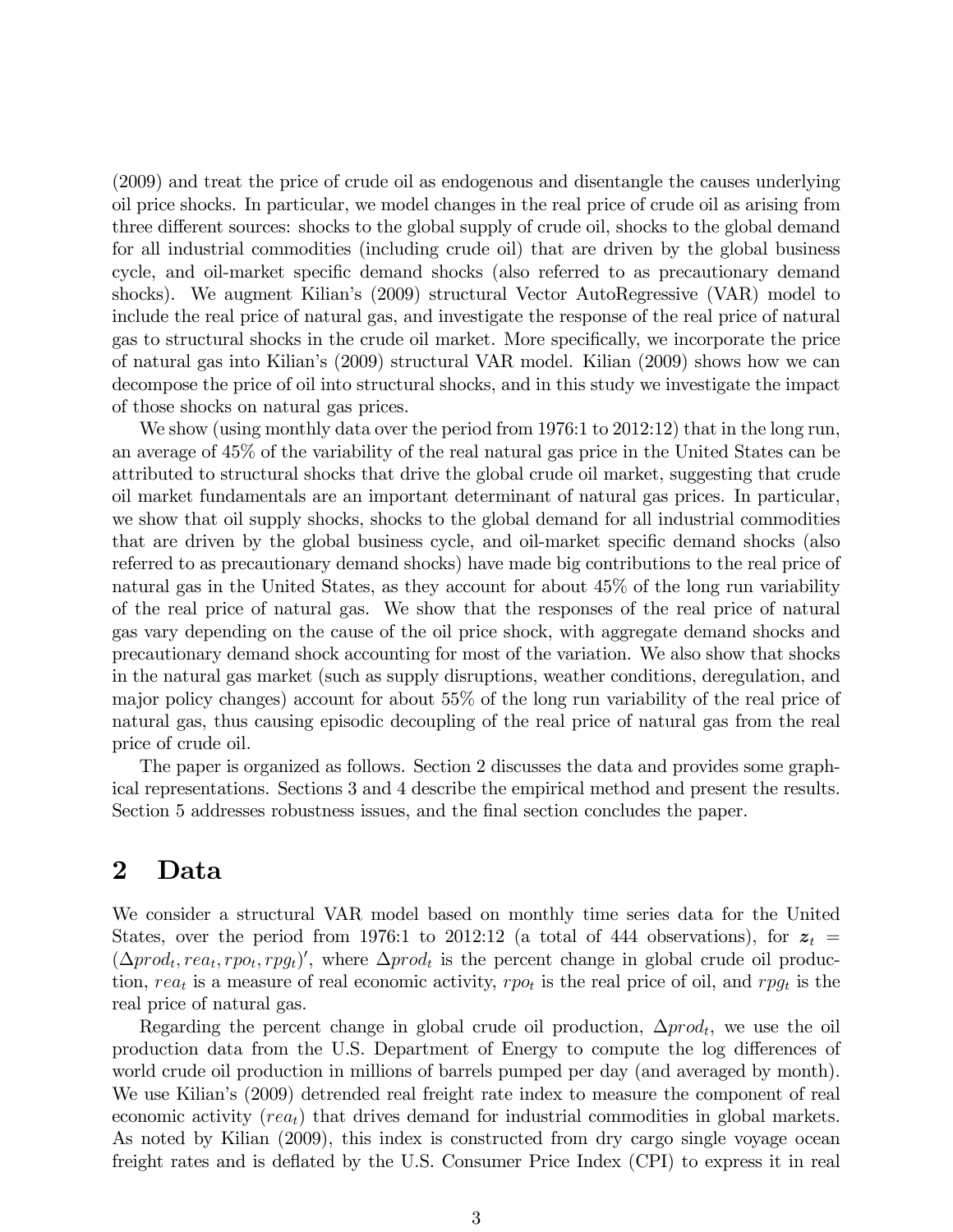terms. The real freight rate index is linearly detrended to remove long-term trends and thus represent the global business cycle. See Kilian (2009) for more details regarding the construction of this measure of global real economic activity.<sup>1</sup> Finally, we divide the U.S. composite refiners' acquisition cost of crude oil (RAC), as compiled by the U.S. Department of Energy, by the U.S. CPI to obtain the real price of crude oil,  $rpo_t$ , and we divide the U.S. natural gas wellhead price, as compiled by the U.S. Department of Energy, by the U.S. CPI to obtain the real price of natural gas,  $rpg_t$ .

The fact that global oil production enters the VAR model in percent changes,  $\Delta prod_t$ , and the measure of real economic activity,  $rea_t$ , is expressed as percent deviations from trend, suggests that we should be using the first differences of the natural logs of the real crude oil and natural gas prices in order to have consistent variables in the VAR system of equations. We note that the logged real crude oil and natural gas prices are not very informative regarding their unit root properties, although they should be stationary if each of the nominal crude oil and natural gas price cointegrates with the U.S. consumer price index. In this regard, as Lütkepohl and Netšunajev (2014) point out, overdifferencing may be more harmful than including a unit root series in levels, and to be on the safe side, we follow Kilian  $(2009)$ , Kilian and Park  $(2009)$ , and Lütkepohl and Netšunajev  $(2014)$  and use the log levels of the real crude oil and natural gas prices.<sup>2</sup>

Figure 2 shows the historical evolution of our series (the percent change in global crude oil production,  $\Delta prod_t$ , real economic activity, rea<sub>t</sub>, log real oil price, rpo<sub>t</sub>, and log real natural gas price,  $rpg_t$ ) over the sample period.

#### 3 The Structural VAR Model

The structural VAR representation is based on Kilian (2009) and Kilian and Park (2009) and is

$$
\boldsymbol{B}\boldsymbol{z}_{t} = \gamma + \sum_{i=1}^{p} \boldsymbol{\Gamma}_{i} \boldsymbol{z}_{t-i} + \boldsymbol{\varepsilon}_{t} \tag{1}
$$

where  $\gamma$  is a parameter vector, **B** and  $\Gamma_i$  denote the contemporaneous and lagged coefficient matrices, respectively, and  $\varepsilon_t$  is a vector of serially and mutually uncorrelated structural innovations,  $\varepsilon_t = \left(\varepsilon_t^{\Delta prod}\right)$  $_{t}^{\Delta prod},\varepsilon_{t}^{rea},\varepsilon_{t}^{rpo}$  $_{t}^{rpo}, \varepsilon_{t}^{rpg}$ t  $\Big)$ '.

<sup>&</sup>lt;sup>1</sup>Whether the detrended freight rate index is an adequate reflection of the overall economic climate is an issue beyond the scope of this paper.

 $2\text{In this regard, as Kilian and Murphy (2014, p. 457) put it (in the context of their paper), the level$ specification "has the advantage that the impulse response estimates are asymptotically valid not only under the maintained assumption of a stationary real price of oil, but robust to departures from that assumption, whereas incorrectly differencing the real price of oil would cause these estimates to be inconsistent. The potential cost of not imposing unit roots in estimation is a loss of asymptotic efficiency, which would be reflected in wider error bands. Since the impulse response estimates presented below are reasonably precisely estimated, this is not a concern in this study. It should be noted, however, that historical decompositions for the real price of oil rely on the assumption of covariance stationarity and would not be valid in the presence of unit roots."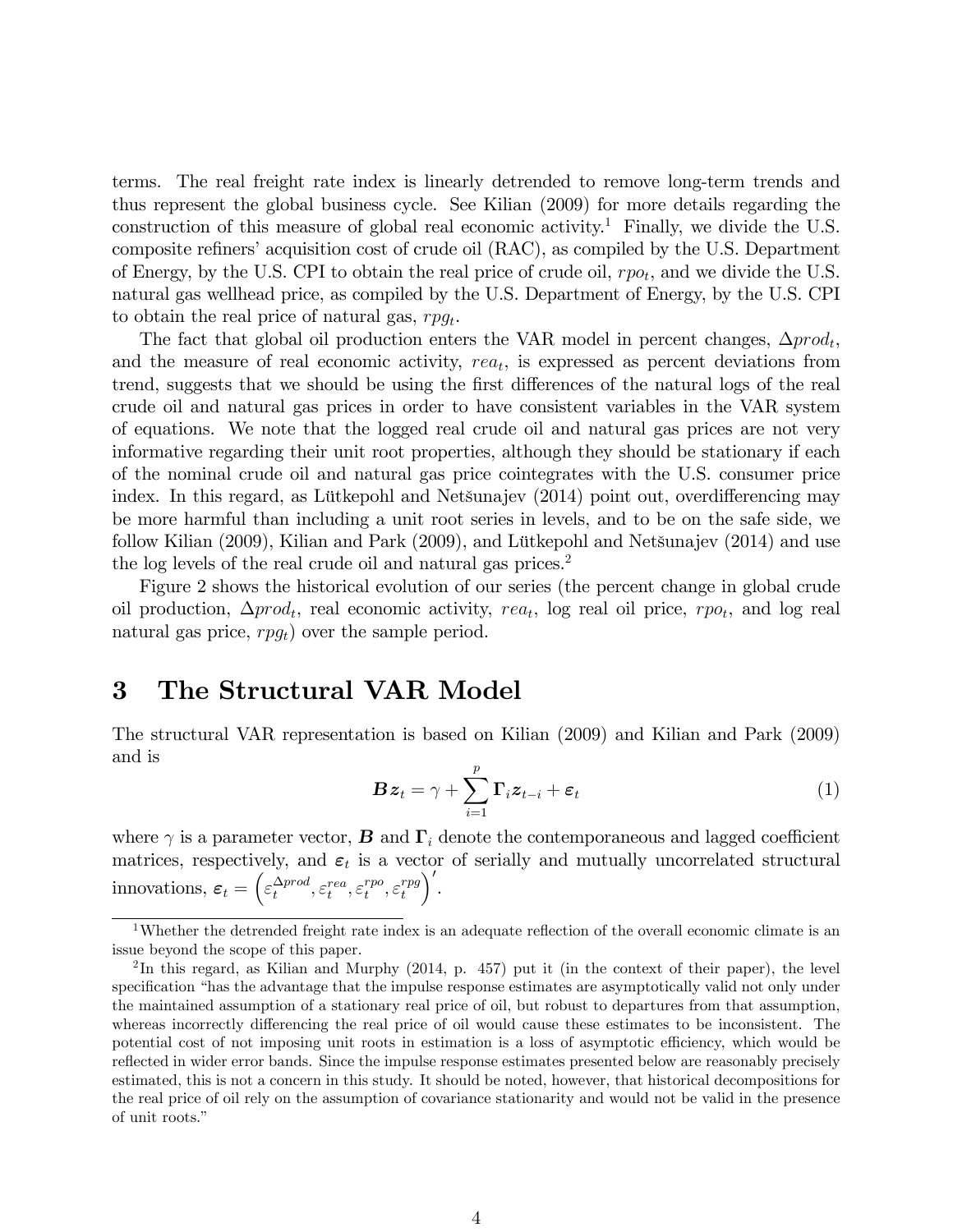Assuming that  $\mathbf{B}^{-1}$  exists, the reduced-form representation of equation (1) is

$$
\boldsymbol{z}_t = \alpha + \sum_{i=1}^p \mathbf{A}_i \boldsymbol{z}_{t-i} + \boldsymbol{e}_t \tag{2}
$$

where  $\alpha = \mathbf{B}^{-1}\gamma$ ,  $\mathbf{A}_i = \mathbf{B}^{-1}\mathbf{\Gamma}_i$ , and the reduced form innovations,  $\mathbf{e}_t$ , are linear combinations of the structural shocks,  $\varepsilon_t$ ,  $e_t = \mathbf{B}^{-1} \varepsilon_t$ . We estimate the reduced-form (2) and recover the structural shocks,  $\varepsilon_t$ , by imposing zero (exclusion) restrictions on the elements of  $\bm{B}$ . Then we use the structural moving average representation of the model to infer the impulse responses.

Since the natural gas market is assumed to be regional and segmented while the price of crude oil is determined in global markets, we follow Kilian and Park (2009) and impose a block-recursive structure on the contemporaneous relationship between the reduced-form VAR innovations and the underlying structural disturbances. In particular, we assume that  $B^{-1}$  has a recursive structure such that the reduced-form innovations,  $e_t$ , can be decomposed according to  $e_t = \boldsymbol{B}^{-1} \boldsymbol{\varepsilon}_t$ , as follows

$$
\boldsymbol{e}_{t} \equiv \begin{pmatrix} e_t^{\Delta prod} \\ e_t^{rea} \\ e_t^{rpo} \\ e_t^{rpg} \end{pmatrix} = \begin{pmatrix} b_{11} & 0 & 0 & 0 \\ b_{21} & b_{22} & 0 & 0 \\ b_{31} & b_{32} & b_{33} & 0 \\ b_{41} & b_{42} & b_{43} & b_{44} \end{pmatrix} \begin{pmatrix} \varepsilon_t^{oil \text{ }supply shock} \\ \varepsilon_t^{aggregate\, demand \text{ }shock} \\ \varepsilon_t^{oil \text{ }specific-demand \text{ }shock} \\ \varepsilon_t^{ol \text{ }bre\text{ }shock\text{ }to natural \text{ }gas\text{ }price} \end{pmatrix} . \tag{3}
$$

We can think of our model  $(3)$  as being composed of two blocks, with the first block, consisting of the Örst three equations, describing the global crude oil market and the second block, consisting of only the last equation, describing the natural gas market.

As in Kilian (2009) and Kilian and Park (2009), we attribute fluctuations in the real price of oil to three structural shocks: shocks to the global supply of crude oil, referred to as ìoil supply shocks,î shocks to the global demand for all industrial commodities (including crude oil) that are driven by the global business cycle, referred to as "aggregate demand" shocks," and an oil-market specific demand shock, referred to as "oil-specific demand shock" or "precautionary demand shock," designed to capture shifts in precautionary demand for crude oil in response to increased uncertainty about future oil supply shortfalls – see also Alquist and Kilian (2009) for more details. The structural shock in the second block is not a true structural shock, but an innovation to natural gas prices not driven by global crude oil demand or supply shocks.

The identification scheme is consistent with a global crude oil market characterized by a vertical short-run supply curve and a downward sloping short-run demand curve. In particular, the block-recursive structure implies that crude oil supply does not simultaneously react to oil demand shocks. For example, the three exclusion restrictions in the first row of  $\mathbf{B}^{-1}$  ( $b_{12} = b_{13} = b_{14} = 0$ ) imply that real economic activity, the real price of crude oil, and the real price of natural gas do not have a contemporaneous effects on oil supply, but only affect it with a lag. This assumption is consistent with the notion that only exogenous events, such as conflicts in the Middle east, affect oil production. The restrictions  $b_{23} = b_{24} = 0$ imply that oil-specific demand shocks and other shocks to the natural gas price do not have a contemporaneous effect on the global business cycle, but affect it only with a lag. The third equation of the first block implies that the real price of oil changes instantaneously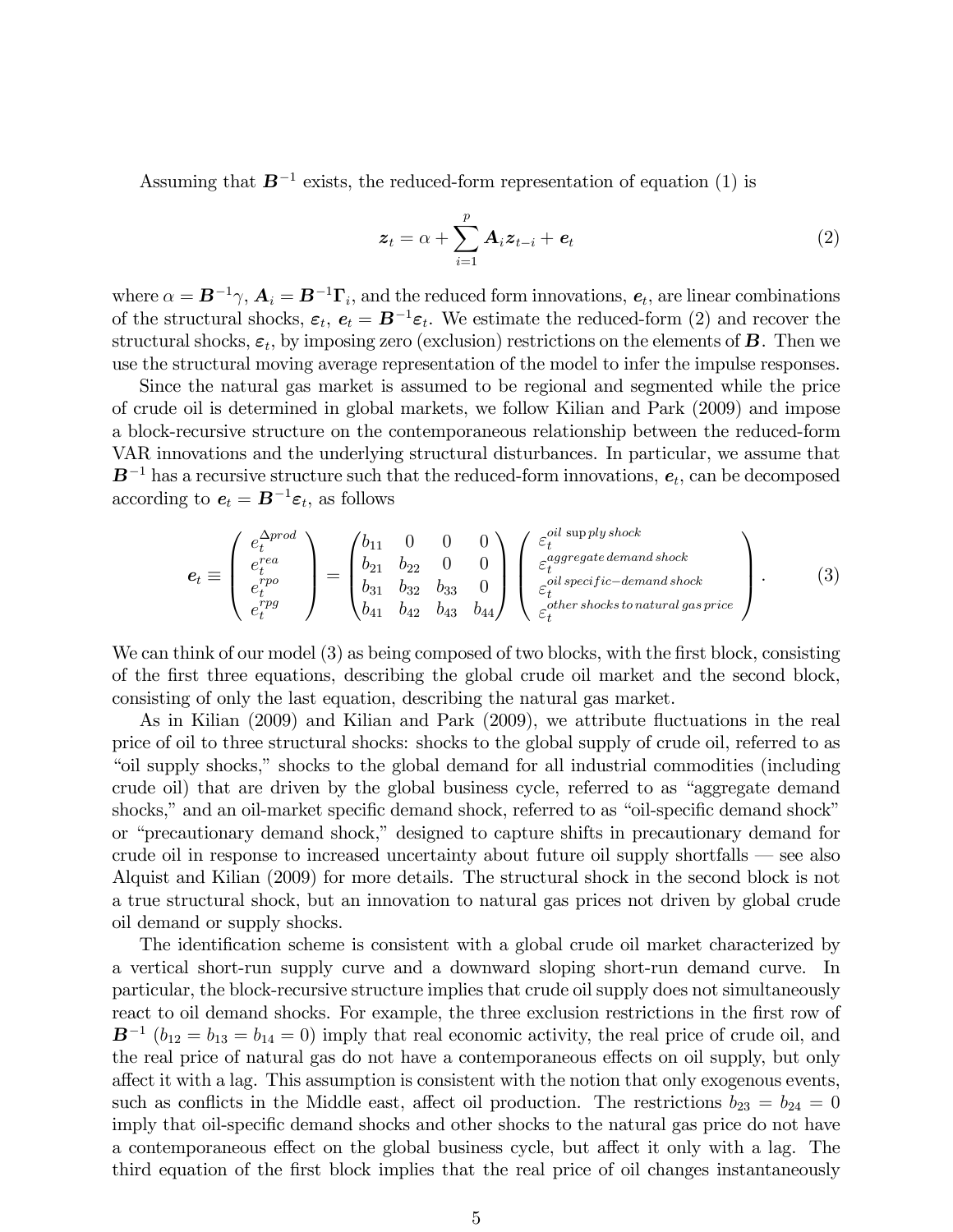in response to unanticipated oil supply shocks (that shift the vertical supply curve), as well as to both aggregate demand shocks and oil-specific demand shocks (that shift the demand curve), but that the real price of oil does not contemporaneously react to the real natural gas price (so that  $b_{34} = 0$ ). Finally, the nonzero elements in the last row of the  $\mathbf{B}^{-1}$  matrix imply that global crude oil production, global real activity, and the real price of oil are treated as predetermined with respect to the natural gas price, meaning that all three oil supply and oil demand shocks have contemporaneous effects on the real natural gas price.

#### 4 Structural VAR Estimates

As suggested by Kilian (2009), we assume  $p = 24$  in (2) to account for the low frequency co-movement between the real price of oil and global economic activity, and estimate the reduced form VAR (with a total of 388 parameters) by the least squares method.<sup>3</sup> We then use the resulting estimates to construct the structural VAR representation of the model and calculate impulse response functions to one-standard deviation shocks, together with oneand two-standard error bands, based on the recursive-design wild bootstrap of Gonçalves and Kilian  $(2004)$ . Our main objective is to investigate the effects of structural shocks in the crude oil market on natural gas prices in the United States.

In the upper panel of Figure 3 we review the responses of the real price of crude oil to each of the three structural shocks in the crude oil market  $-$  the oil supply shock, the aggregate demand shock, and the oil-specific demand shock. Point estimates are indicated by solid lines and one-standard error and two-standard error bands are indicated by dashed and dotted lines, respectively. As in Kilian (2009) and Kilian and Park (2009), we normalize the oil supply shock to represent a negative (one-standard deviation) shock and normalize the aggregate demand and oil-market specific demand shocks to represent positive shocks, so that all three shocks would tend to generate an increase in the real price of crude oil. As can be seen in Figure 3, the three structural shocks in the crude oil market have very different effects on the real price of crude oil (in the upper panel) and the real price of natural gas (in the lower panel). For example, an unexpected decline in the supply of crude oil has a transitory positive effect within the first year on the real price of oil while it has a sustained positive effect on the real price of natural gas after one year, based on one-standard error bands (these shocks have insignificant effect on both prices based on two-standard error bands); an unexpected increase in global demand causes an immediate and sustained increase in the real price of both crude oil and natural gas, although the response of the real price of natural gas is episodically insignificant in some months based on two-standard error bands; whereas an unexpected increase in the precautionary demand for oil causes immediate and sustained increases in both prices.

The forecast-error-variance decompositions in Tables 1 and 2 quantify the effects of the structural shocks on the real price of crude oil and the real price of natural gas, respectively. Although in the short-run the effects of the three structural shocks in the crude oil market on real natural gas prices are negligible (for example, the combined explanatory power of

 ${}^{3}$ It is to be noted that model selection criteria such as the Akaike information criterion (AIC) favour a smaller VAR order (in our case  $p = 3$ ), as also noted by Lütkepohl and Netšunajev (2014). Given, however, that the number of observations is sufficiently large, we follow Kilian (2009) and set  $p = 24$ .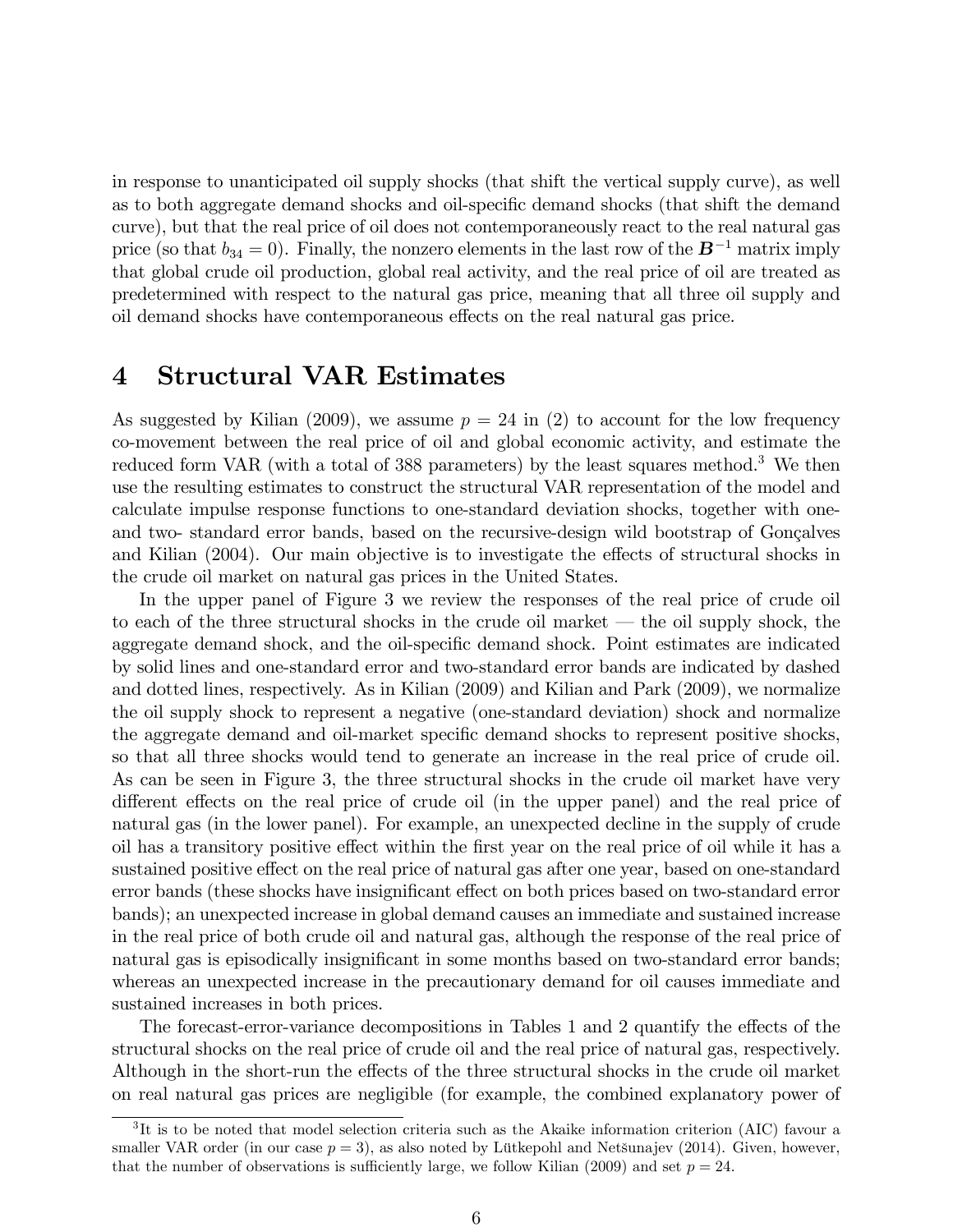these shocks on impact is less than 1% of the variation of the real crude oil and natural gas prices), the explanatory power increases as the forecast horizon increases. In the long run, the oil supply shock, the aggregate demand shock, and the oil-market specific demand shock together account for about 92% of the variability in the real price of crude oil and for about 45% of the variability in the real price of natural gas. This suggests that structural shocks in the global crude oil market are an important fundamental for the natural gas market in the United States, with the largest contributor being the aggregate demand shocks (accounting for more than 16% of the long-run variation in the real natural gas price), followed by precautionary demand shocks (accounting for about 16%), and oil supply shocks (accounting for about 13%). The rest of the variation in natural gas prices (accounting for about  $55\%$ ) is attributed to natural gas market-specific shocks or generally other shocks.

The impulse responses reported in Figure 3 show the timing and magnitude of the responses of the real price of crude oil and the real price of natural gas to one-time structural shocks in the crude oil market. In Figure 4 we report (in the same fashion as in Figure 3) the cumulative impulse responses of the real price of crude oil and the real price of natural gas to each of the three supply and demand shocks in the crude oil market. Figure 4 shows that the cumulative impulse responses of the real natural gas price depend on the underlying cause of the increase in the real price of crude oil. This first graph on the lower panel of Figure 4 shows that shocks to the supply of crude oil have no impact on the real price of natural gas (the estimated impulse response function is never statistically distinguishable from zero). The graph in the middle shows that an unexpected increase in the demand for industrial commodities produces an immediate, positive and significant increase in the natural gas price based on one-standard error bands. Finally, the response of the real price of natural gas to a shock in the precautionary demand for crude oil is positive and statistically significant according to the one-standard error bands.

In Figures 5 and 6 we present the historical decomposition of the cumulative contribution of each of the structural shocks on the real price of crude oil and the real price of natural gas, respectively. Figure 5 suggests that oil supply shocks (in the first graph) have made small contributions to the real price of crude oil whereas aggregate demand shocks (in the graph in the middle) and oil-market specific demand shocks (in the third graph) have made the biggest contributions. Moreover, consistent with Kilian (2009) and Kilian and Park (2009), we find that although the aggregate demand shocks caused long swings in the real price of crude oil, the oil-market specific demand shock is mainly responsible for the sharp increases and decreases in the real price of crude oil. As Kilian  $(2009, p. 1062)$  puts it, "this fact is consistent with the view that precautionary demand shocks may reflect rapid shifts in the market's assessment of the uncertainty about future oil supply shortfalls."

Finally, the historical decomposition of fluctuations in the real price of natural gas in Figure 6 suggests that historically the real price of natural gas has been driven by a combination of structural shocks in the crude oil market (mainly, real economic activity and precautionary demand shocks) and natural gas market specific shocks. In fact, the real price of natural gas and the real price of crude oil move together if the source of fluctuations is one of the structural shocks in the crude oil market  $-\infty$  an oil supply shock, an aggregate demand shock, or an oil-specific demand shock. The real price of natural gas may decouple from the real price of crude oil (as shown in Figure 1) when there are changes in the fundamental influences of the natural gas price, such as, for example, weather conditions, seasonal effects,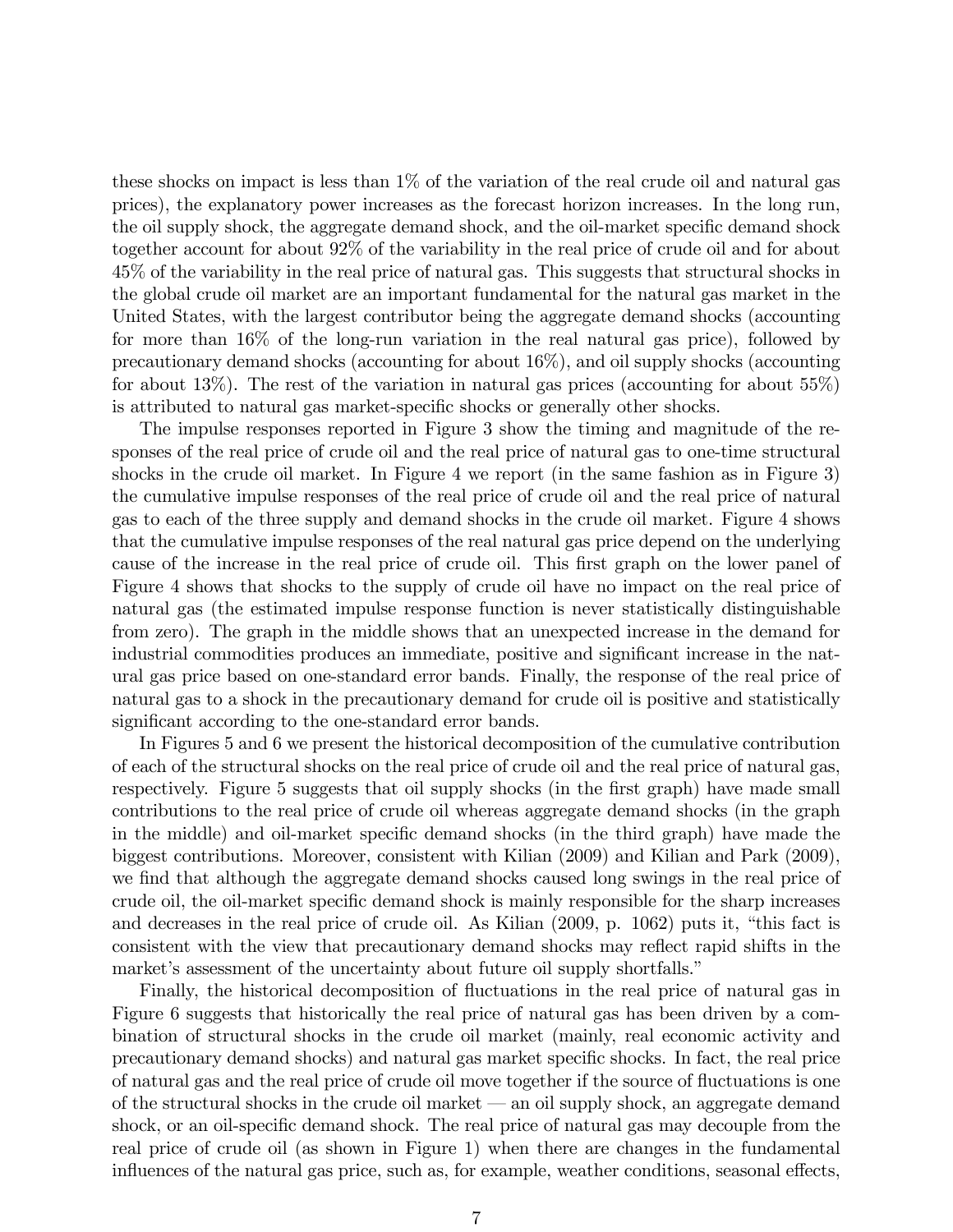supply disruptions, storage activity, and imports of liquefied natural gas. In this regard, Brown and Yücel (2008), Ramberg and Parsons (2012), and Nick and Thoenes (2014), in their investigations of the aggregate oil price impact on natural gas prices, show that natural gas prices are anchored in a long-term relationship with oil prices, with the latter explaining a range of 15% to 40% of the variation in natural gas prices, and that the short-run dynamics of natural gas prices are driven by a variety of transitory and other exogenous factors, including weather, seasonality, storage, supply disruptions, and coal prices.

In fact, the recent fluctuations in the real price of natural gas (see Figure 1) were mostly driven by other shocks in the natural gas market. For example, the supply disruptions in the European natural gas markets due to the "Arab Spring" and the civil war in Libya in the spring of 2011, the Russian-Ukrainian gas transit dispute in January 2009, and the suspension of Russian gas exports in February 2012, as well as the development of shale gas production after 2009 in the United States are all captured by the other shocks to the real price of natural gas in the fourth graph of Figure 6.

#### 5 Robustness

The long sample period used in this paper raises the question of structural stability of the estimated structural VAR, suggesting an empirical analysis based on sub-samples. For example, the role of crude oil in the electricity sector, where it competes with natural gas, has changed significantly over time. Also, the recent institutional and technological revolution in natural gas production in the United States has led to a decoupling of natural gas prices from crude oil prices, as can be seen in Figure 1 which shows a negative correlation between oil prices and natural gas prices in recent years. In this regard, it should be mentioned that in the United States natural gas is traded in spot and futures markets like other commodities; thus natural gas prices at the wellhead are determined by demand and supply conditions. This contrasts sharply with Europe, where natural gas prices are linked under long-term contracts to oil prices  $\sim$  see Makholm (2015). In addition, due to burner tip competition between natural gas and oil products, and the general similarity of their production technologies, natural gas and crude oil prices have been historically closely related  $\sim$  see Serletis and Rangel-Ruiz  $(2004)$ , De Bock and Gijón  $(2011)$ , and Asche *et al.*  $(2012)$  for analyses of the relationship between oil and gas prices over time.

As discussed by Wang *et al.* (2014), in terms of our sample, we can divide the evolution of natural gas development in the United States into two periods, before 2000 and after 2000, both tied to fluctuations in the price of oil. In the early 1970s, the U.S. economy was hit by an oil crisis, as a result of the oil embargo stemming from the Arab-Israeli war of 1973, that led to a quadrupling of the oil price. Also, in the late 1970s the overthrowing of the Shah of Iran led to a doubling of the price of oil. These two oil crises propelled the U.S. government to invest in research and development and also to support alternative sources of energy, including unconventional natural gas. As a result, the output of shale gas in the United States increased more than seven-fold between 1979 and 2000. The period since 2000 is refereed to as the 'industrial-scale period' in natural gas production  $\sim$  see Wang et al. (2014). The prospect of falling conventional gas production led to the development of advanced drilling techniques, such as, for example, horizontal drilling and hydraulic fracturing, that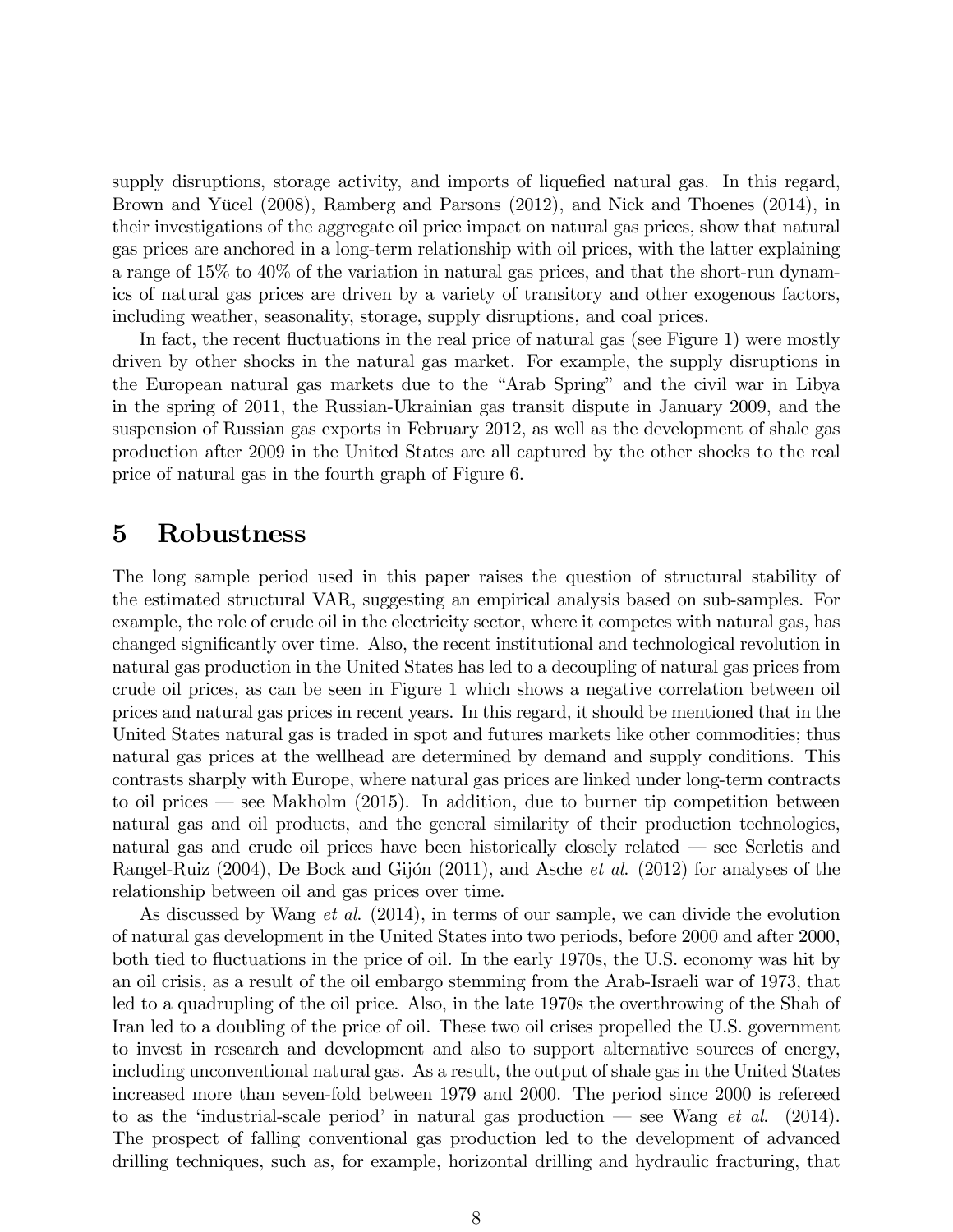significantly increased the productivity of shale gas wells. Also, the increase in oil and gas prices in the 2000s made shale gas production economically more attractive. As a result, shale gas production in the United States increased 12-fold from 2000 to 2010.

In order to investigate the robustness of our results, in what follows we split the sample in 2000 and calculate the forecast-error-variance decompositions, impulse responses, and cumulative responses for the periods before and after 2000.

#### 5.1 Before 2000

For the period from 1976:1 to 1999:1 (with 288 monthly observations), because the number of observations is not sufficiently large, we estimate the structural VAR with three lags  $(p = 3 \text{ in } (2))$  as suggested by the AIC, thus estimating a total of 52 parameters. The forecast-error-variance decompositions reported in Table 3 show that in the short-run the effects of oil market shocks on the real price of natural gas are negligible, but in the long run they account for about 69% of the variation in the real price of natural gas. This is a much stronger effect than in the case of the full sample (see Table 2).

According to the impulse responses and the cumulative impulse responses shown in Figure 7, only oil-specific demand shocks have significant effects on the real price of natural gas in the period before 2000, in contrast to the evidence based on the full sample (see Figures 3 and 4) over which aggregate demand shocks also have significant effects on the real price of natural gas. Thus, our results based on the forecast-error-variance decomposition analysis and the impulse responses and the cumulative impulse responses, indicate that for the period before 2000 oil prices were a significant determinant of the real price of natural gas.

#### 5.2 After 2000

For the period from 2000:1 to 2012:12 (with 156 monthly observations), we estimate the structural VAR with two lags  $(p = 2 \text{ in } (2))$  as suggested by the AIC, estimating a total of 36 parameters. The forecast-error-variance decompositions in Table 4, reported in the same fashion as those in Tables 2 and 3, show that in the short-run the effects of oil market shocks on the real price of natural gas are negligible, but in the long run, oil market shocks explain about 52% of the fluctuations in the real natural gas price, compared to  $45\%$  and  $69\%$  for the full sample (see Table 2) and the sub-sample before 2000 (see Table 3), respectively.

The impulse responses and the cumulative impulse responses in Figure 8, show that only aggregate demand shocks (that is, shocks to the global demand for all industrial commodities that are driven by the global business cycle) have a significant effect on the real natural gas price in the period after 2000. This is consistent with some of the recent literature that indicates that there has been decoupling of crude oil and natural gas prices  $\sim$  see, for example, Ramberg and Parsons (2012).

# 6 Conclusion

We have used the global crude oil market model of Kilian (2009) to disentangle the causes underlying crude oil price shocks and investigate the response of natural gas prices in the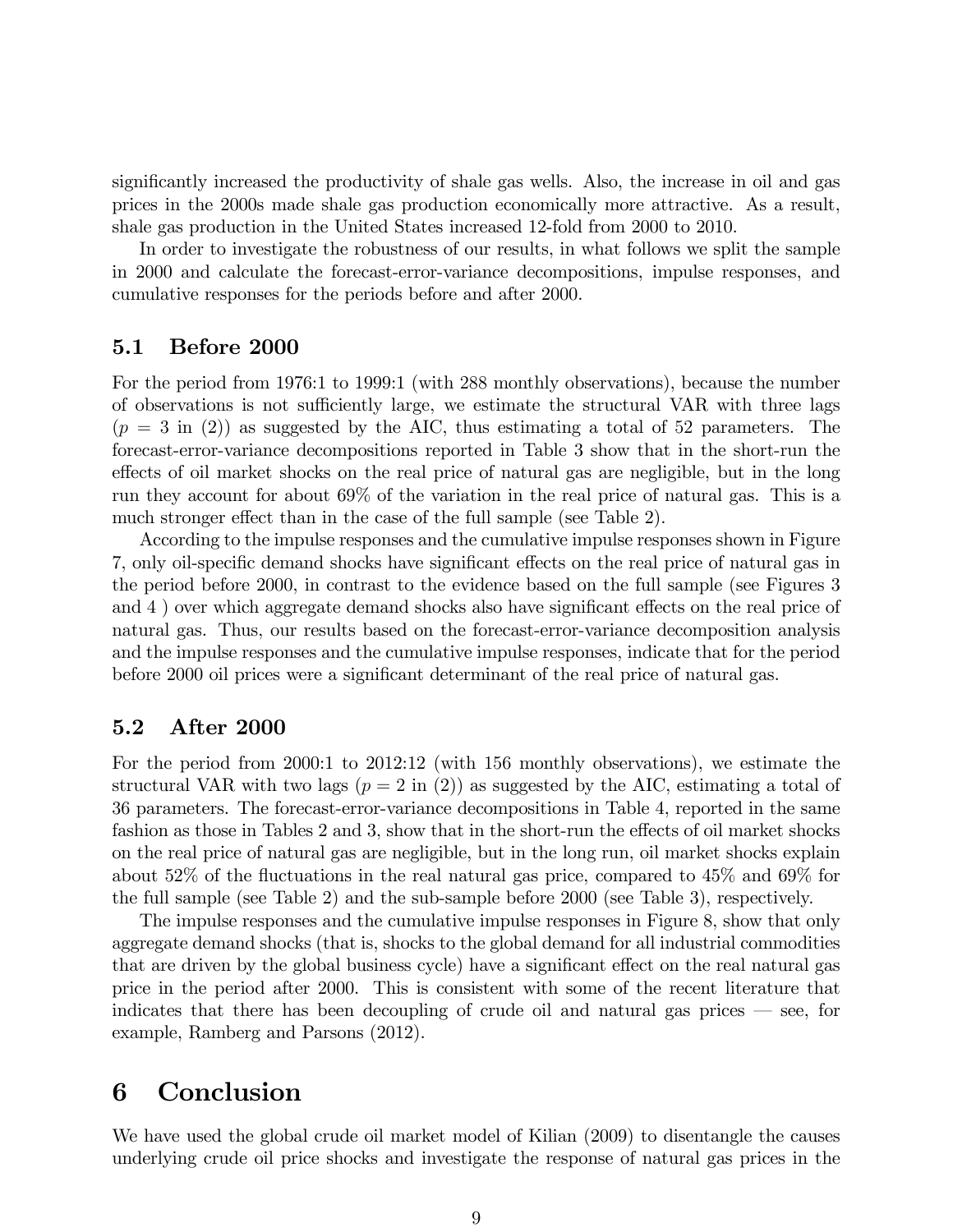United States to changes in the price of crude oil. In doing so, we focus on specific oil market shocks, instead of an aggregate oil price impact. Our results, based on an identified structural VAR and monthly data over the period from 1976:1 to 2012:12, show that the response of the real price of natural gas may differ greatly depending on the underlying cause of the oil price shock. We show that close to 45% of the variation in the real price of natural gas can be attributed to structural supply and aggregate demand shocks in the global crude oil market. We also show that shocks in the natural gas market account for about 55% of the long run variability of the real price of natural gas, thus causing episodic decoupling of the real price of natural gas from the real price of crude oil.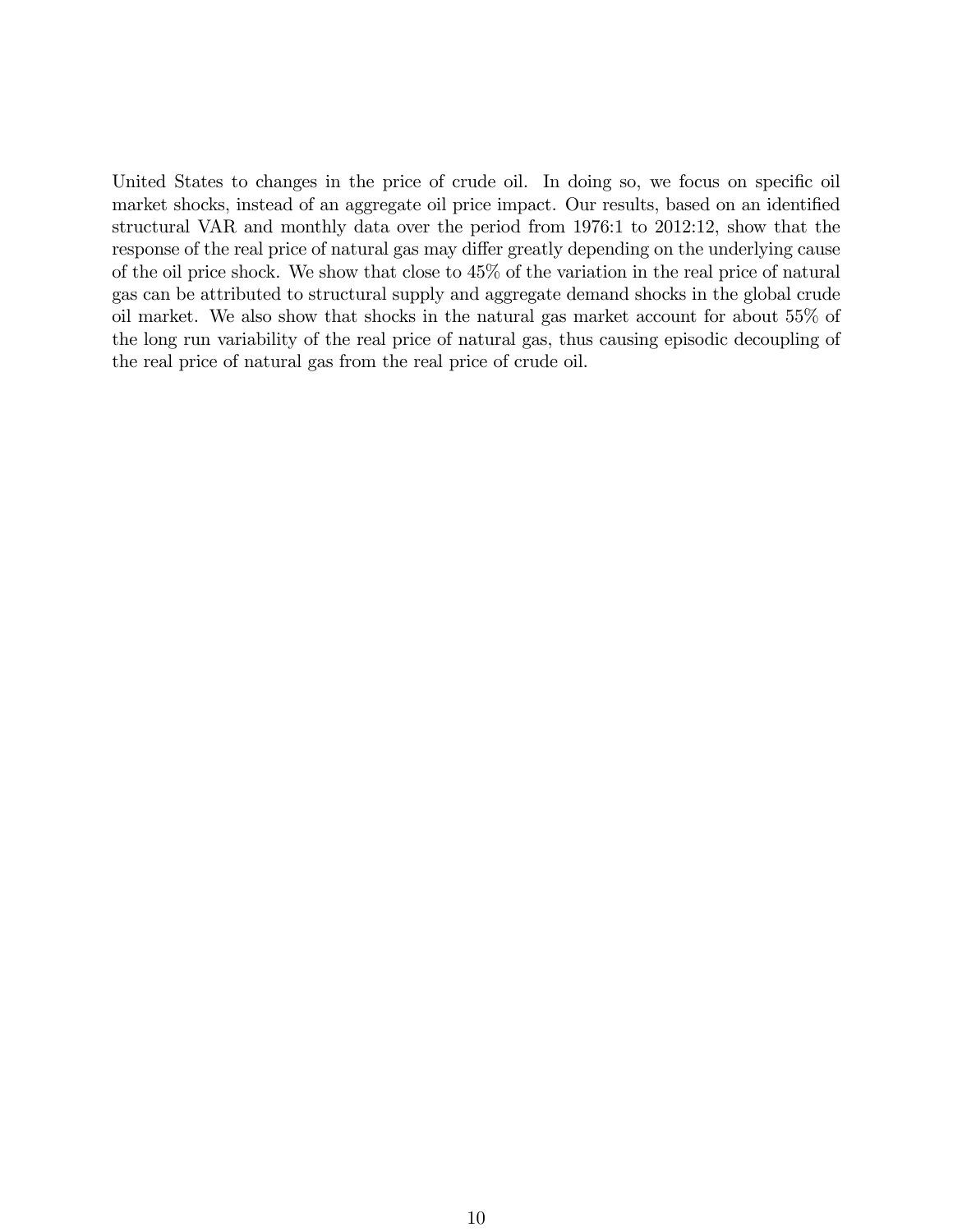## References

- $[1]$  Alquist, R. and L. Kilian. "What do we learn from the price of crude oil futures?" Journal of Applied Econometrics 25 (2010), 539-573.
- [2] Asche, F., P. Osmundsen, and M. Sandsmark. "The UK market for natural gas, oil and electricity: Are the prices decoupled?" The Energy Journal  $27$  (2006), 27-40.
- [3] Asche, F., A. Oglend, and P. Osmundsen. "Gas versus oil prices the impact of shale gas." *Energy Policy* 47 (2012), 117-124.
- [4] Bachmeier, L.J. and J.M. Griffin. "Testing for market integration crude oil, coal, and natural gas." The Energy Journal 27 (2006), 55-71.
- [5] Brown, S.P.A. and M.K. Yücel. "What drives natural gas prices?" The Energy Journal 29 (2008), 45-60.
- [6] De Bock, R. and J. Gijón. "Will natural gas prices decouple from oil prices across the pond?" IMF Working Paper  $(2011)$ ,  $\#143$ .
- [7] Gonçalves, S. and L. Kilian. "Bootstrapping autoregressions with conditional heteroskedasticity of unknown form." Journal of Econometrics 123 (2004), 89-120.
- [8] Hartley, P.R., K.B. Medlock III, and J.E. Rosthal. "The relationship of natural gas to oil prices." The Energy Journal 29  $(2008)$ , 47-65.
- [9] Kilian, L. "Not all oil price shocks are alike: Disentangling demand and supply shocks in the crude oil market." American Economic Review 99 (2009), 1053-1069.
- [10] Kilian, L. and D.P. Murphy. "The role of inventories and speculative trading in the global market for crude oil." Journal of Applied Econometrics 29 (2014), 454-478.
- [11] Kilian, L. and C. Park. "The impact of oil price shocks on the us stock market." International Economic Review 50 (2009), 1267-1287.
- [12] Lütkepohl, H. and A. Netšunajev. "Disentangling demand and supply shocks in the crude oil market: How to check sign restrictions in structural VARs." Journal of Applied Econometrics 29 (2014), 479-496.
- [13] Makholm, J.D. "Regulation of natural gas in the United States, Canada, and Europe: Prospects for a low carbon fuel." Review of Environmental Economics and Policy 9 (2015), 107-127.
- [14] Nick, S. and S. Thoenes. "What drives natural gas prices? A structural VAR approach." Energy Economics 45 (2014), 517-527.
- [15] Panagiotidis, T. and E. Rutledge. "Oil and gas markets in the UK: evidence from a cointegrating approach." *Energy Economics* 29 (2007), 329-347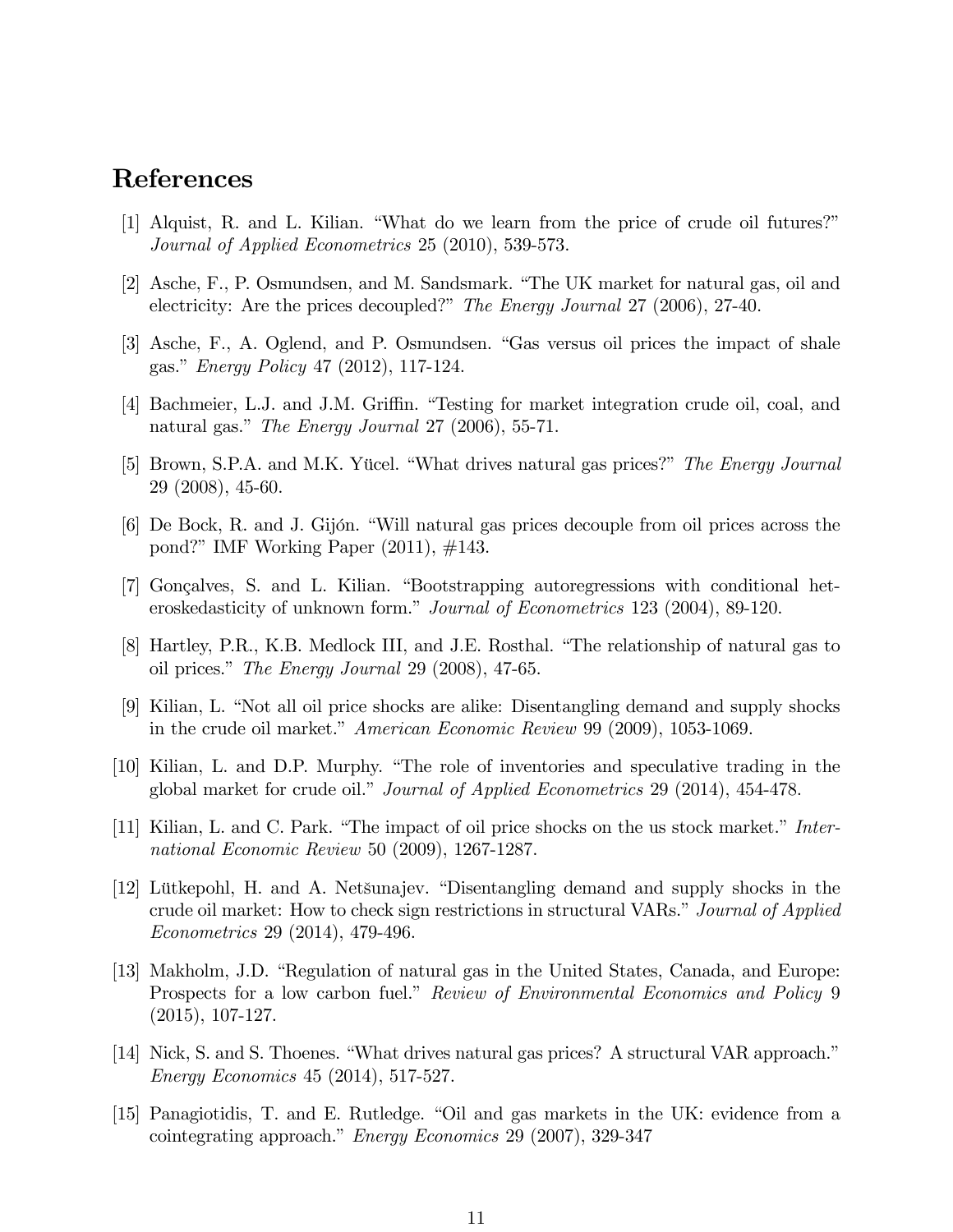- [16] Pindyck, R.S. "Volatility in natural gas and oil." MIT, Center for Energy and Environmental Policy Research, Working Paper, (2003), 3-12.
- [17] Ramberg, D. and J. Parsons. "The weak tie between natural gas and oil prices." The Energy Journal 33 (2012), 13-35.
- [18] Serletis, A. and R. Rangel-Ruiz. "Testing for common features in North American energy markets." Energy Economics 26 (2004), 401-414.
- [19] Wang, Q., X. Chen, A.N. Jha, and H. Rogers. "Natural gas from shale formation  $-$  The evolution, evidences and challenges of shale gas revolution in United States." Renewable and Sustainable Energy Reviews 30 (2014), 1-28.
- [20] Yücel, M.K. and S. Guo. "Fuel taxes and cointegration of energy prices." Contemporary Economic Policy 12 (1994), 33-41.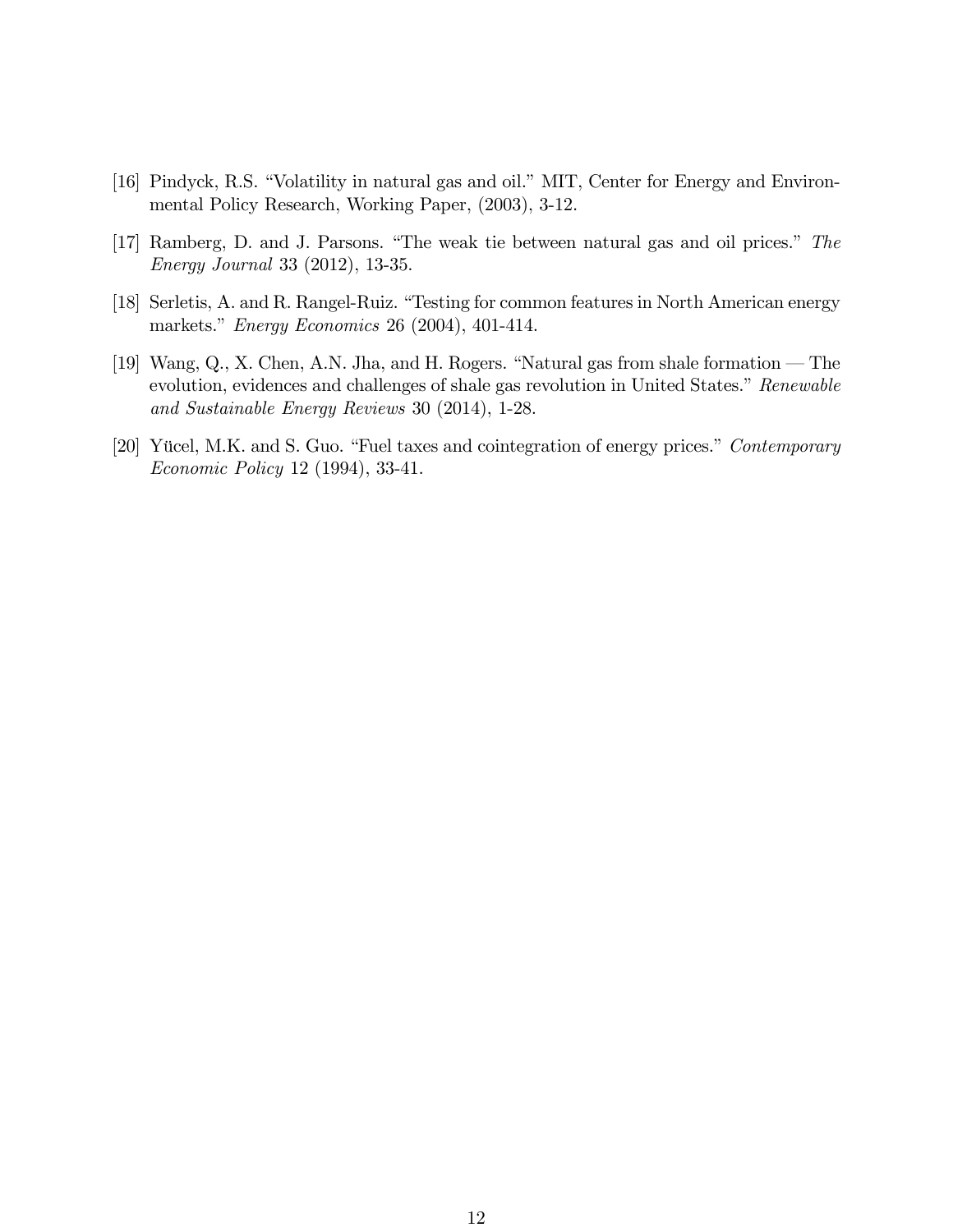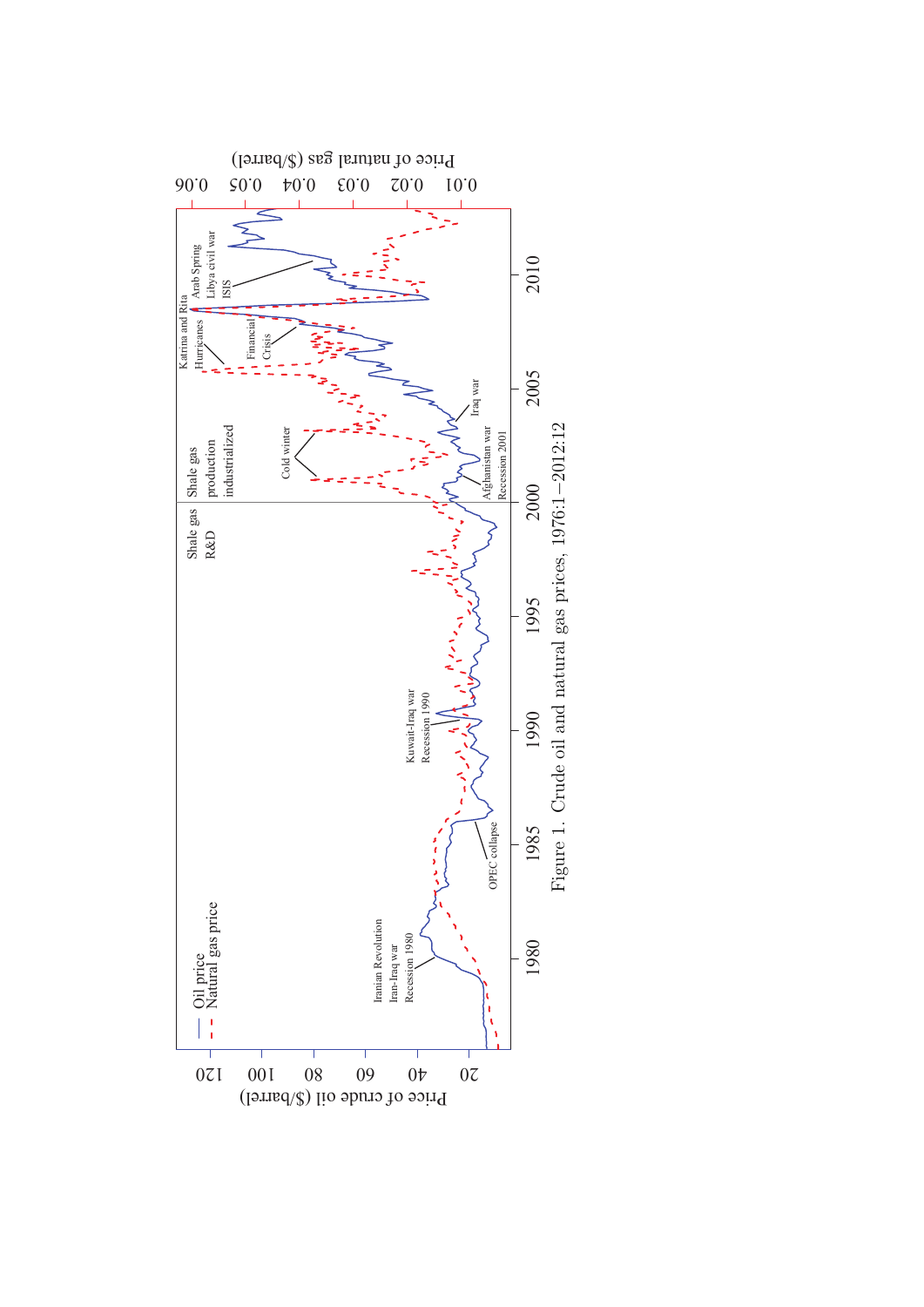

Figure 2. Historical evolution of the series, 1976:1−2012:12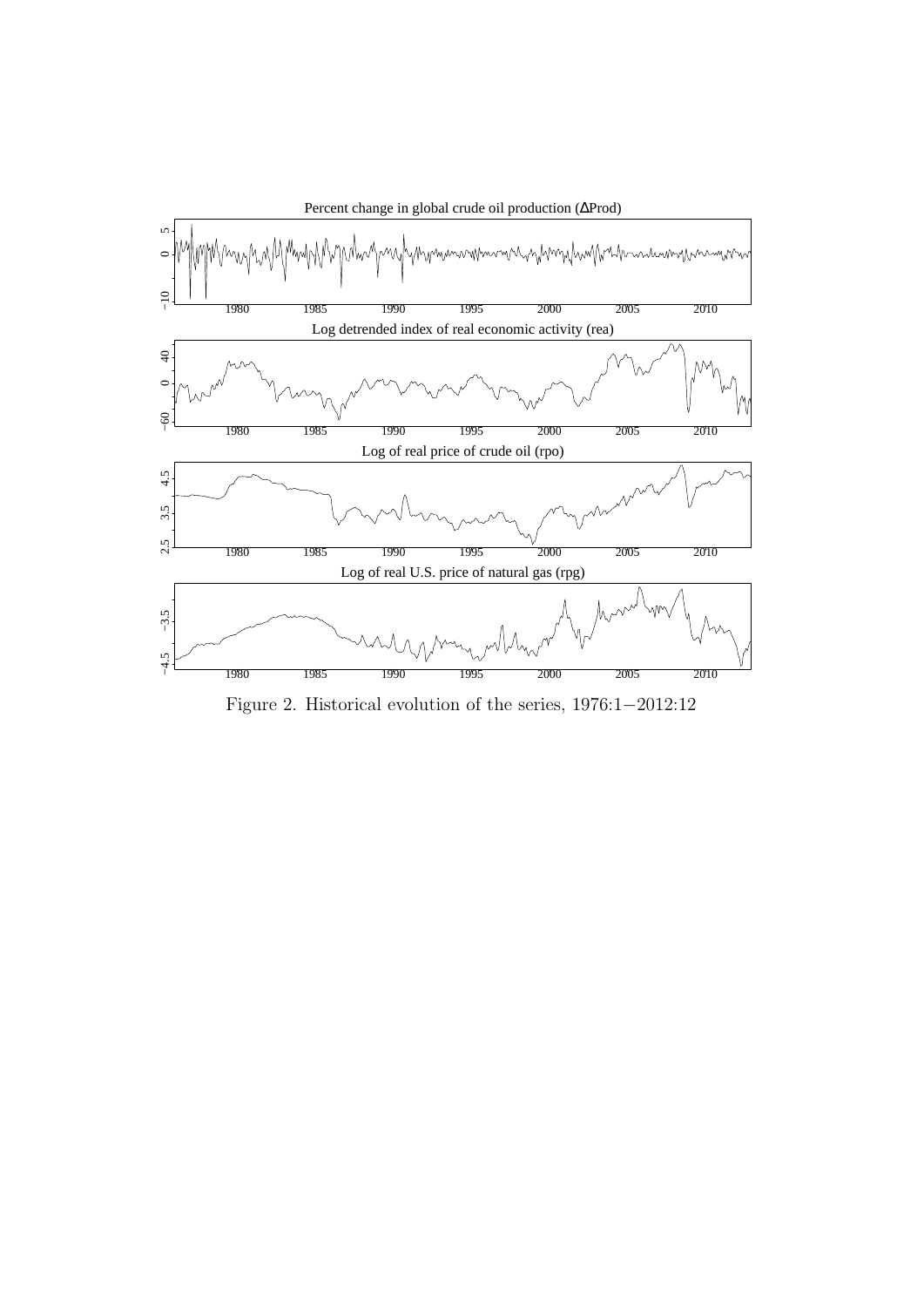

Figure 3. Responses of the real price of crude oil (upper panel) and the real price of natural gas (lower panel) to one-standard deviation structural shocks: Point estimates with one- and two-standard error bands.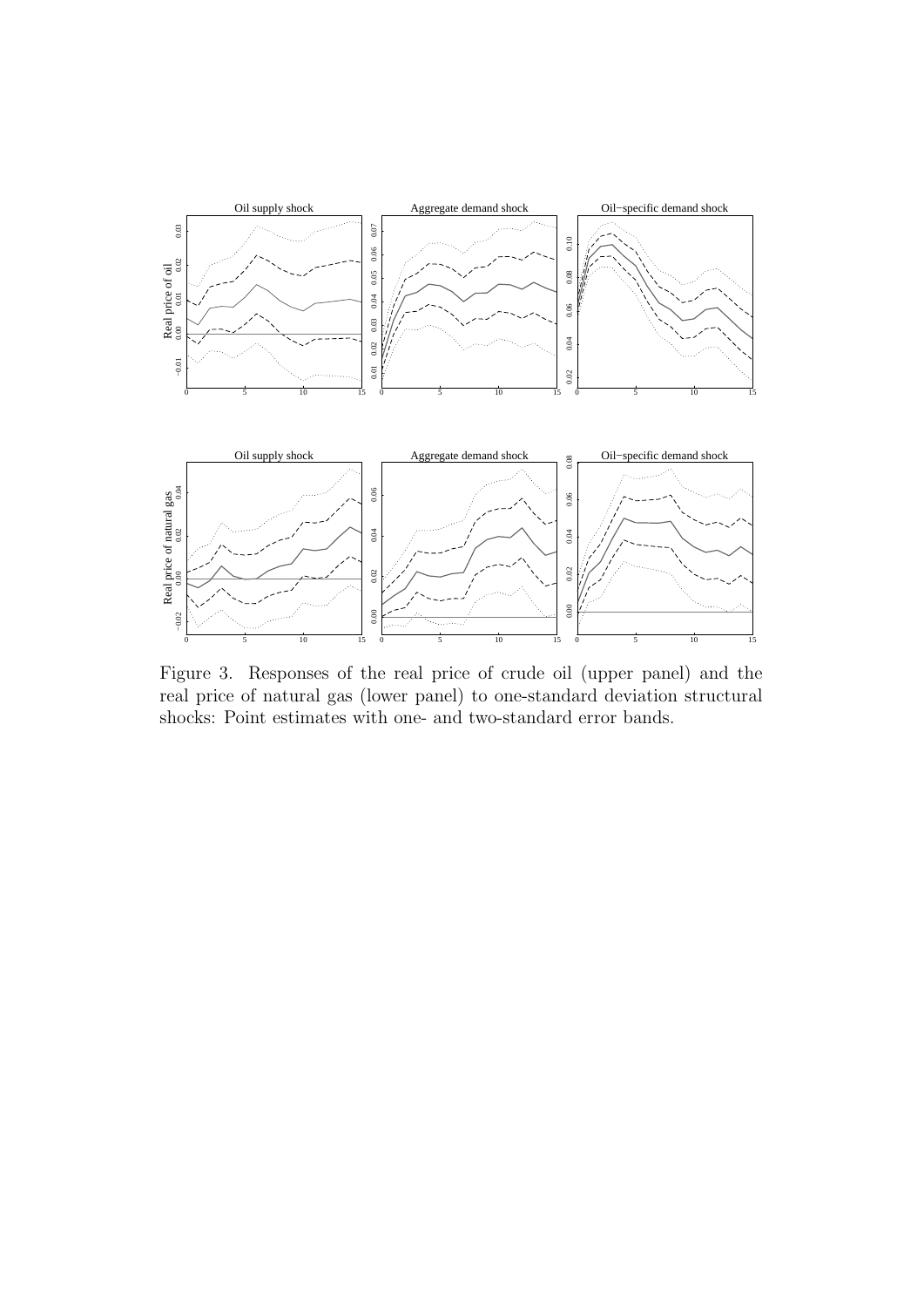|                | Shock |       |                                                 |       |
|----------------|-------|-------|-------------------------------------------------|-------|
| Horizon        |       |       | Oil supply Aggregate demand Oil-specific demand | Other |
|                | 0.49  | 5.99  | 93.53                                           | 0.00  |
| $\overline{2}$ | 0.20  | 9.42  | 90.38                                           | 0.00  |
| 3              | 0.33  | 12.25 | 87.42                                           | 0.01  |
| 15             | 1.12  | 25.08 | 72.67                                           | 1.14  |
| $\infty$       | 2.58  | 50.29 | 39.57                                           | 7.56  |

Table 1. Percent contribution of supply and demand shocks in the crude oil market to the overall variability of the real crude oil price.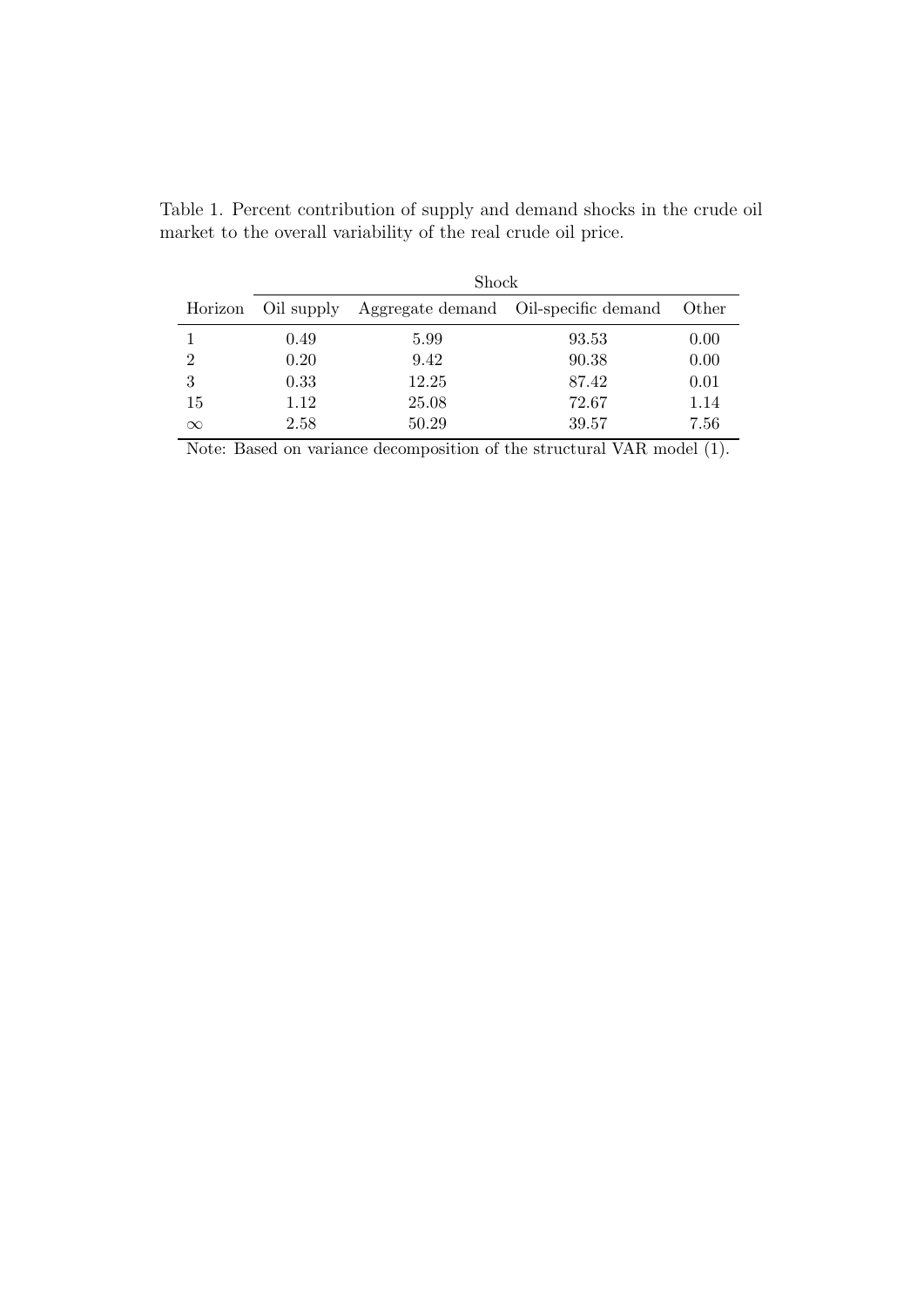|                | Shock |       |                                                 |       |
|----------------|-------|-------|-------------------------------------------------|-------|
| Horizon        |       |       | Oil supply Aggregate demand Oil-specific demand | Other |
|                | 0.06  | 0.50  | 0.24                                            | 99.20 |
| $\overline{2}$ | 0.13  | 0.85  | 2.58                                            | 96.44 |
| 3              | 0.10  | 1.41  | 4.78                                            | 93.71 |
| 15             | 1.89  | 14.22 | 24.29                                           | 59.60 |
| $\infty$       | 13.13 | 16.07 | 15.84                                           | 54.96 |

Table 2. Percent contribution of supply and demand shocks in the crude oil market to the overall variability of the real natural gas price.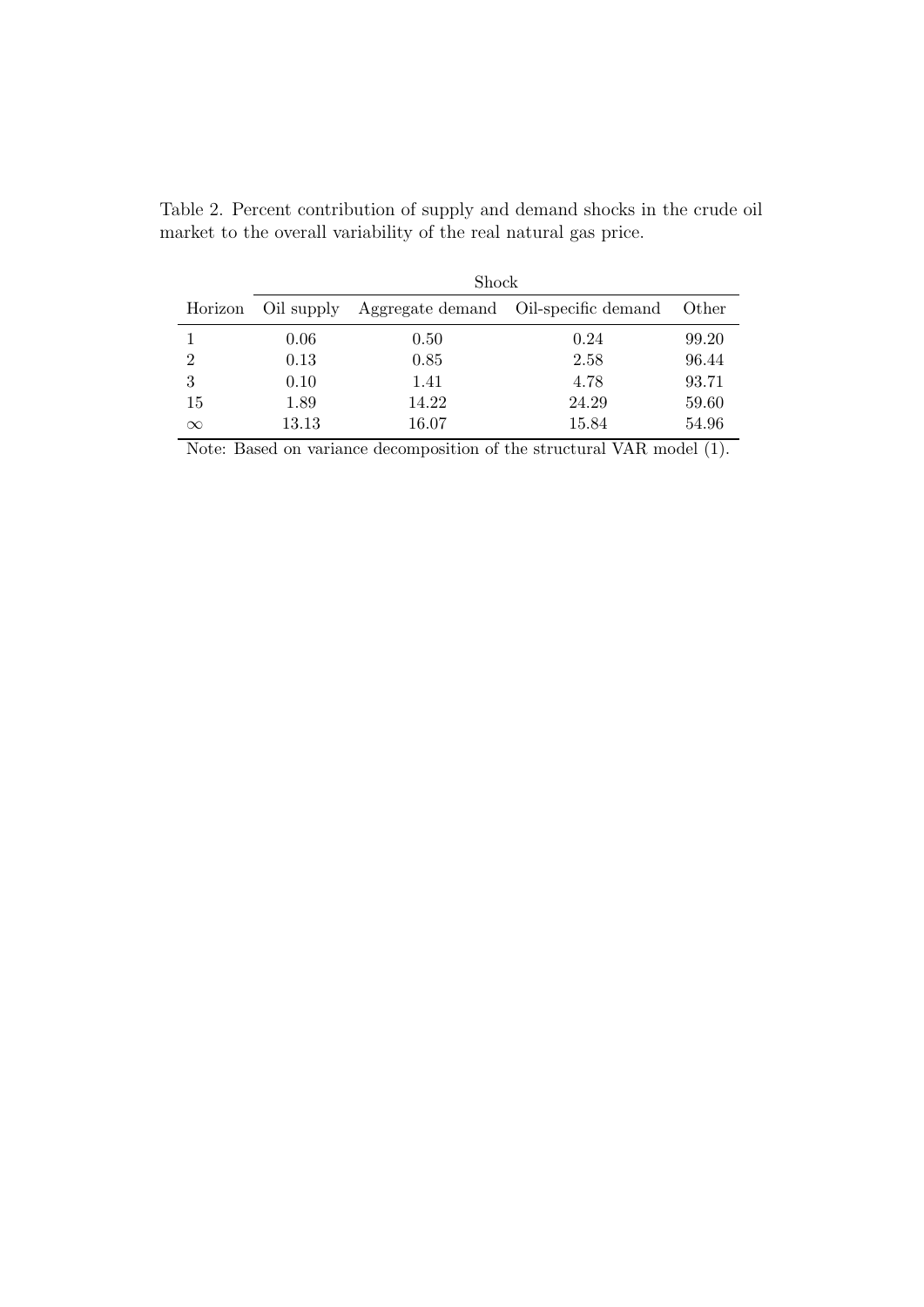

Figure 4. Cumulative responses of the real price of crude oil (upper panel) and the real price of natural gas (lower panel) to one-standard deviation structural shocks: Point estimates with one- and two-standard error bands.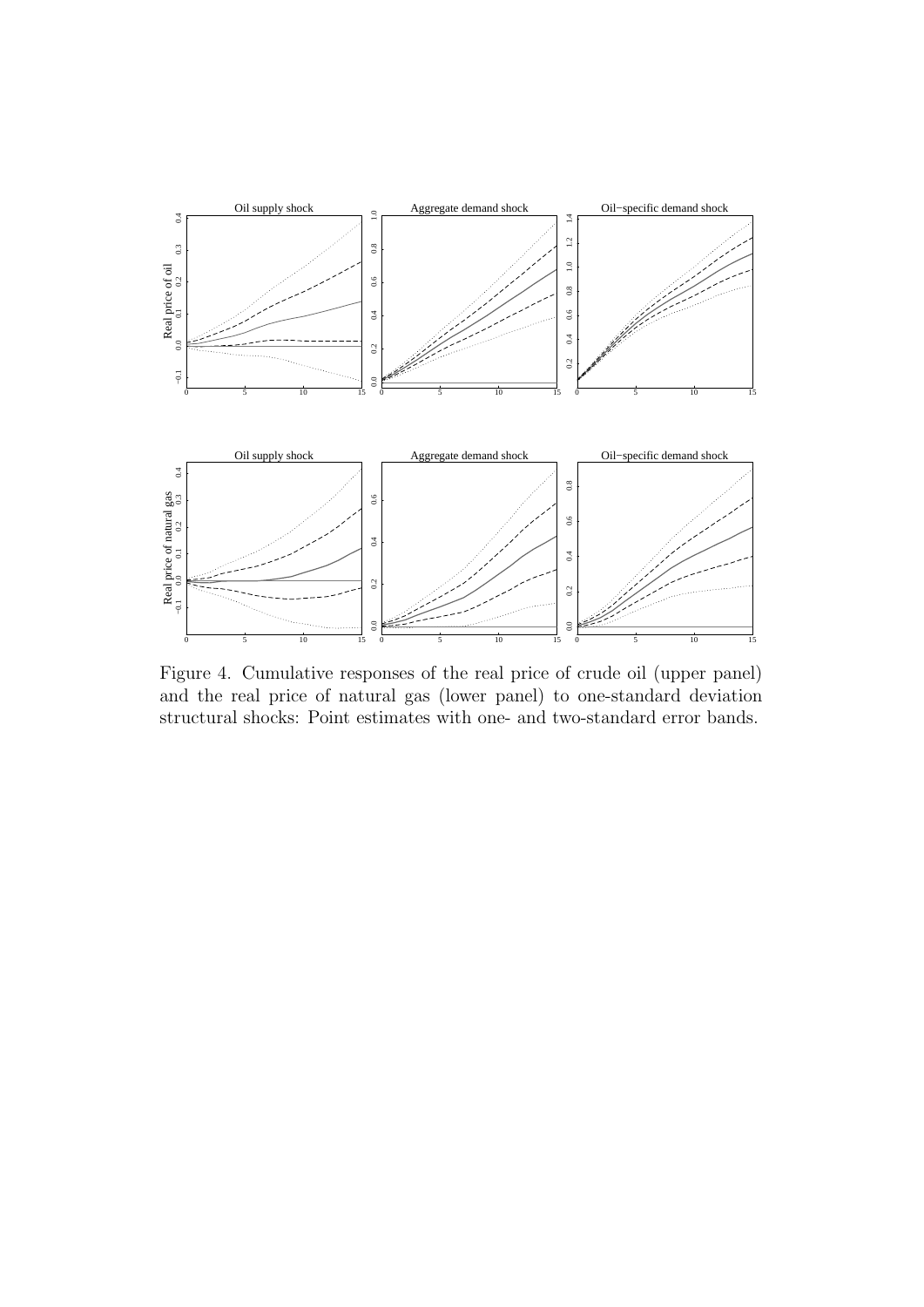

Figure 5. Historical decomposition of the real price of crude oil.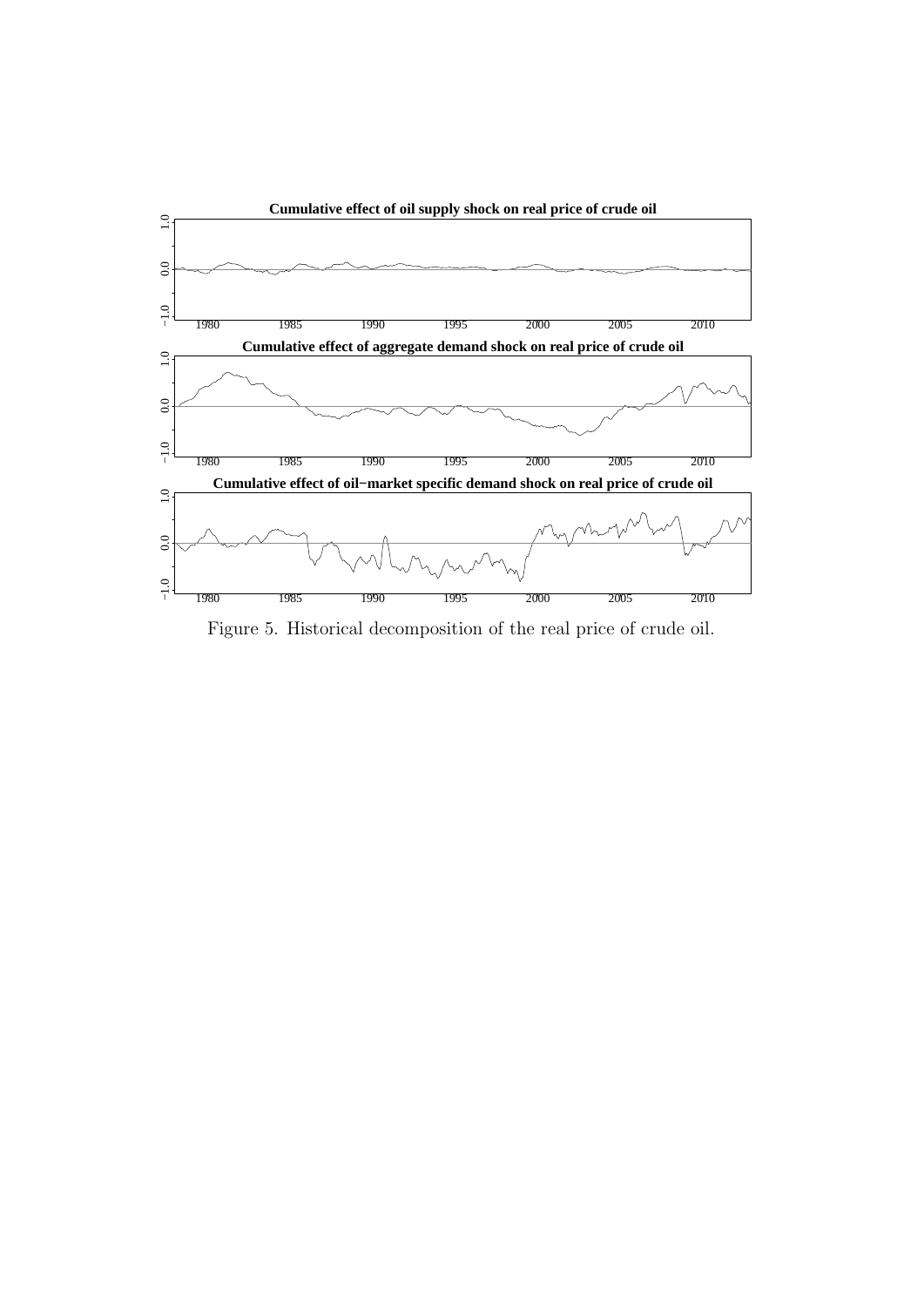

Figure 6. Historical decomposition of the real price of natural gas.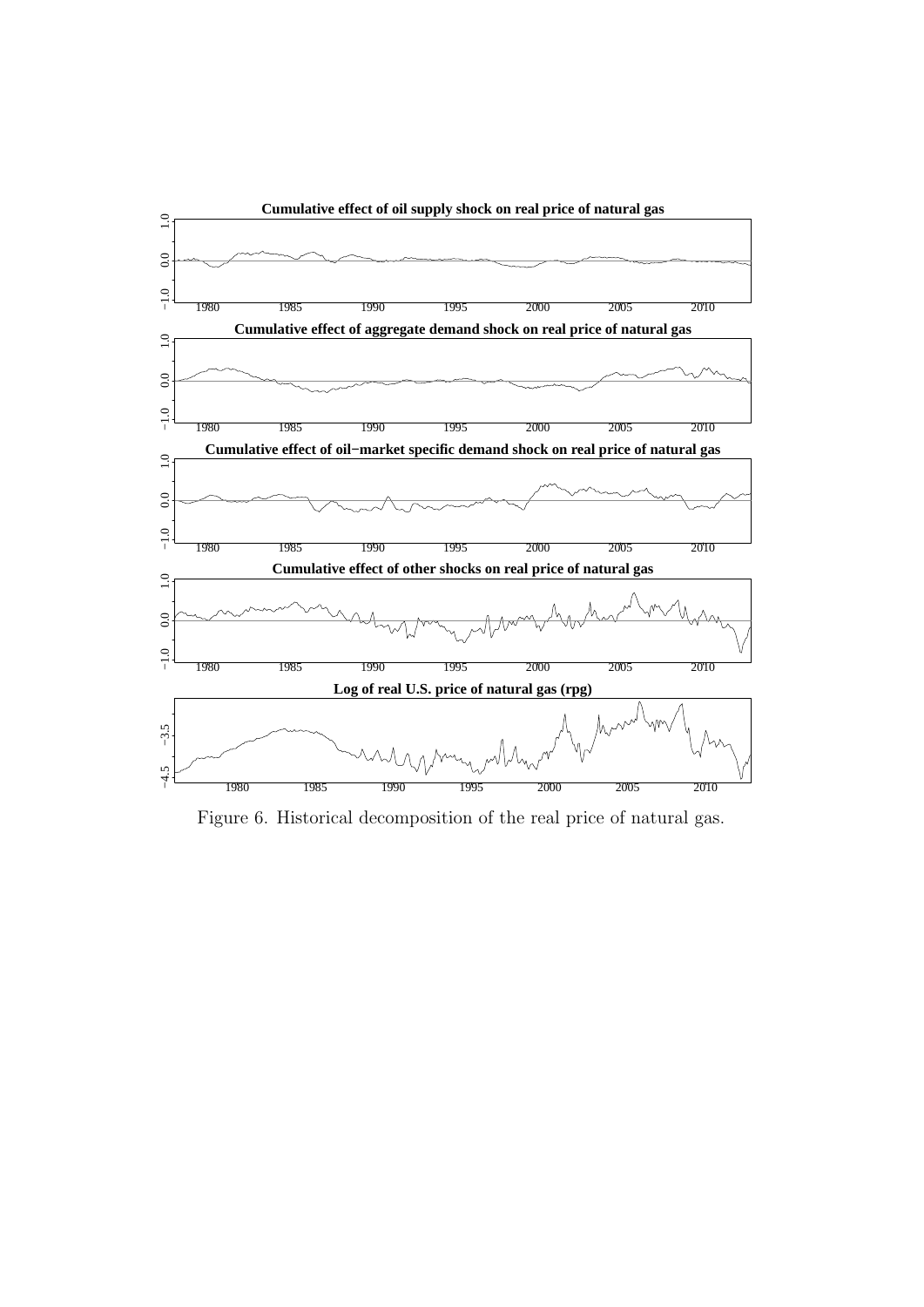|                | Shock |      |                                                 |              |
|----------------|-------|------|-------------------------------------------------|--------------|
| Horizon        |       |      | Oil supply Aggregate demand Oil-specific demand | <b>Other</b> |
|                | 0.01  | 0.13 | 0.24                                            | 99.62        |
| $\overline{2}$ | 0.04  | 0.17 | 2.31                                            | 97.48        |
| 3              | 0.04  | 0.13 | 6.95                                            | 92.88        |
| 15             | 0.59  | 0.87 | 36.83                                           | 61.71        |
| $\infty$       | 1.28  | 4.10 | 63.27                                           | 31.35        |

Table 3. Percent contribution of supply and demand shocks in the crude oil market to the overall variability of the real natural gas price, 1976:1–1999:12.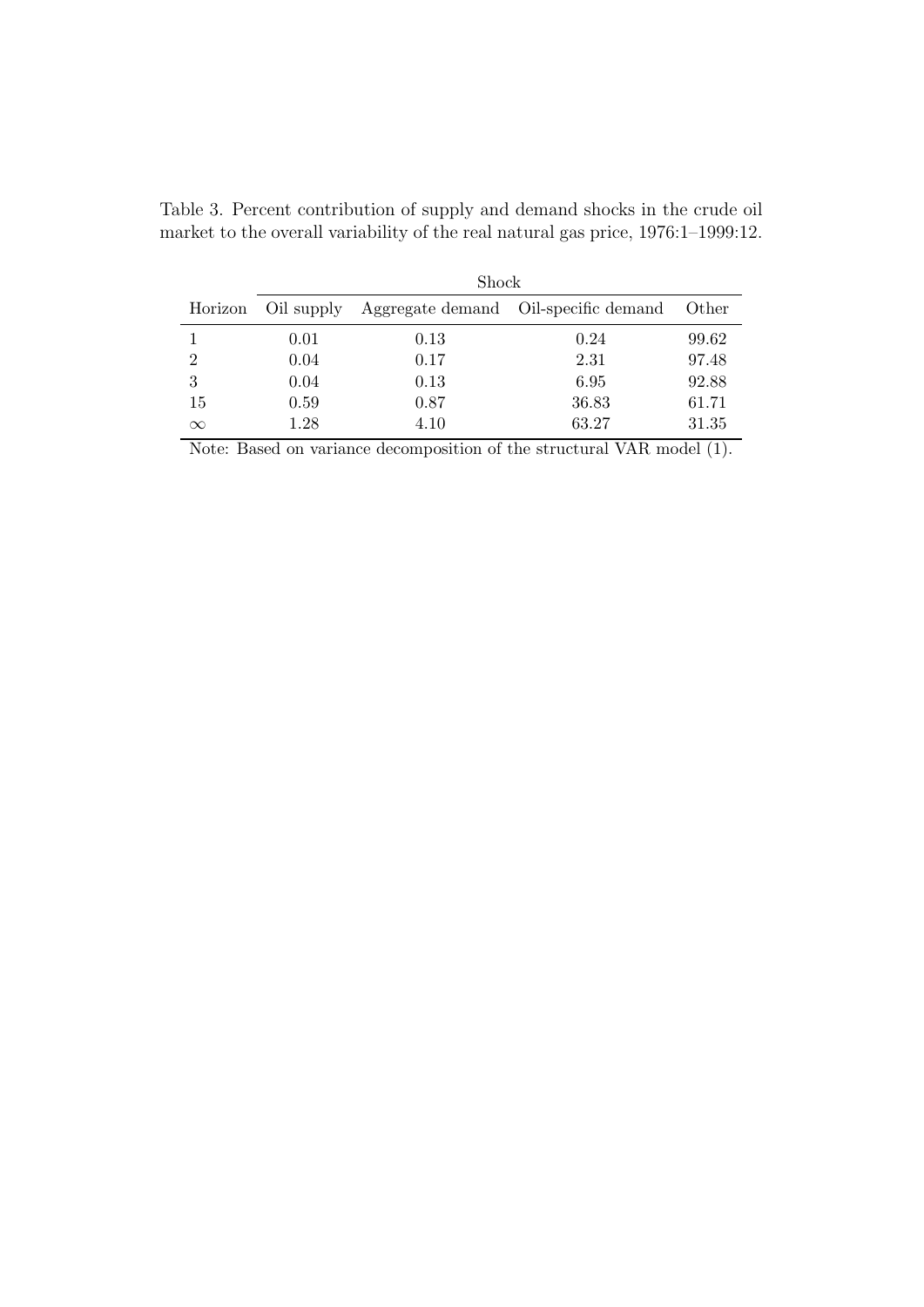

Figure 7. Responses (upper panel) and cumulative responses (lower panel) of the real price of natural gas to one-standard deviation structural shocks: Point estimates with one– and two–standard error bands, 1976:1–1999:12.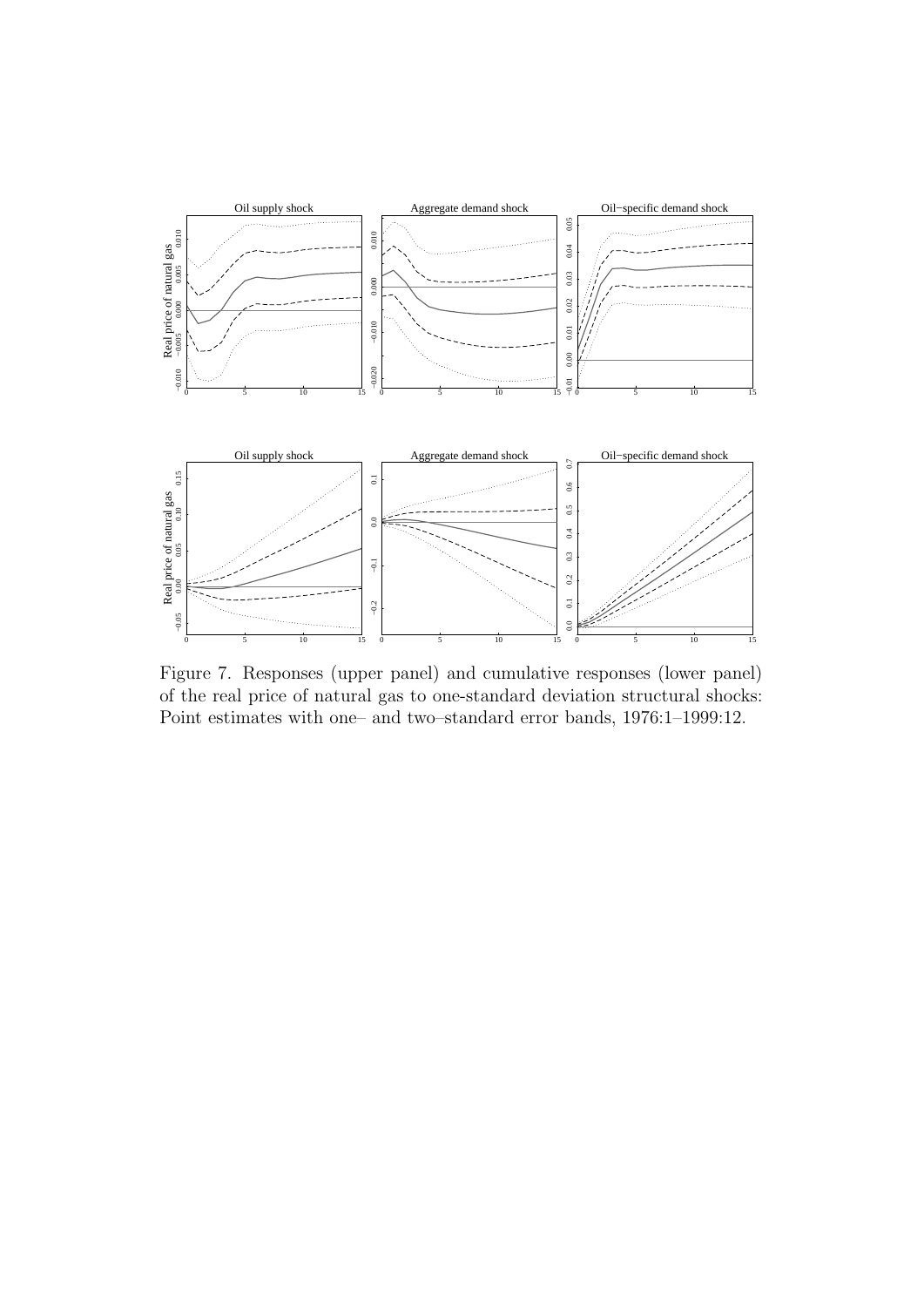|                | Shock |       |                                                 |              |
|----------------|-------|-------|-------------------------------------------------|--------------|
| Horizon        |       |       | Oil supply Aggregate demand Oil-specific demand | <b>Other</b> |
|                | 0.11  | 0.38  | 0.10                                            | 99.41        |
| $\overline{2}$ | 0.86  | 1.06  | 0.05                                            | 98.03        |
| 3              | 0.71  | 3.37  | 0.04                                            | 95.88        |
| 15             | 1.17  | 34.51 | 1.55                                            | 62.77        |
| $\infty$       | 3.12  | 24.23 | 24.51                                           | 48.13        |

Table 4. Percent contribution of supply and demand shocks in the crude oil market to the overall variability of the real natural gas price, 2000:1–2012:12.